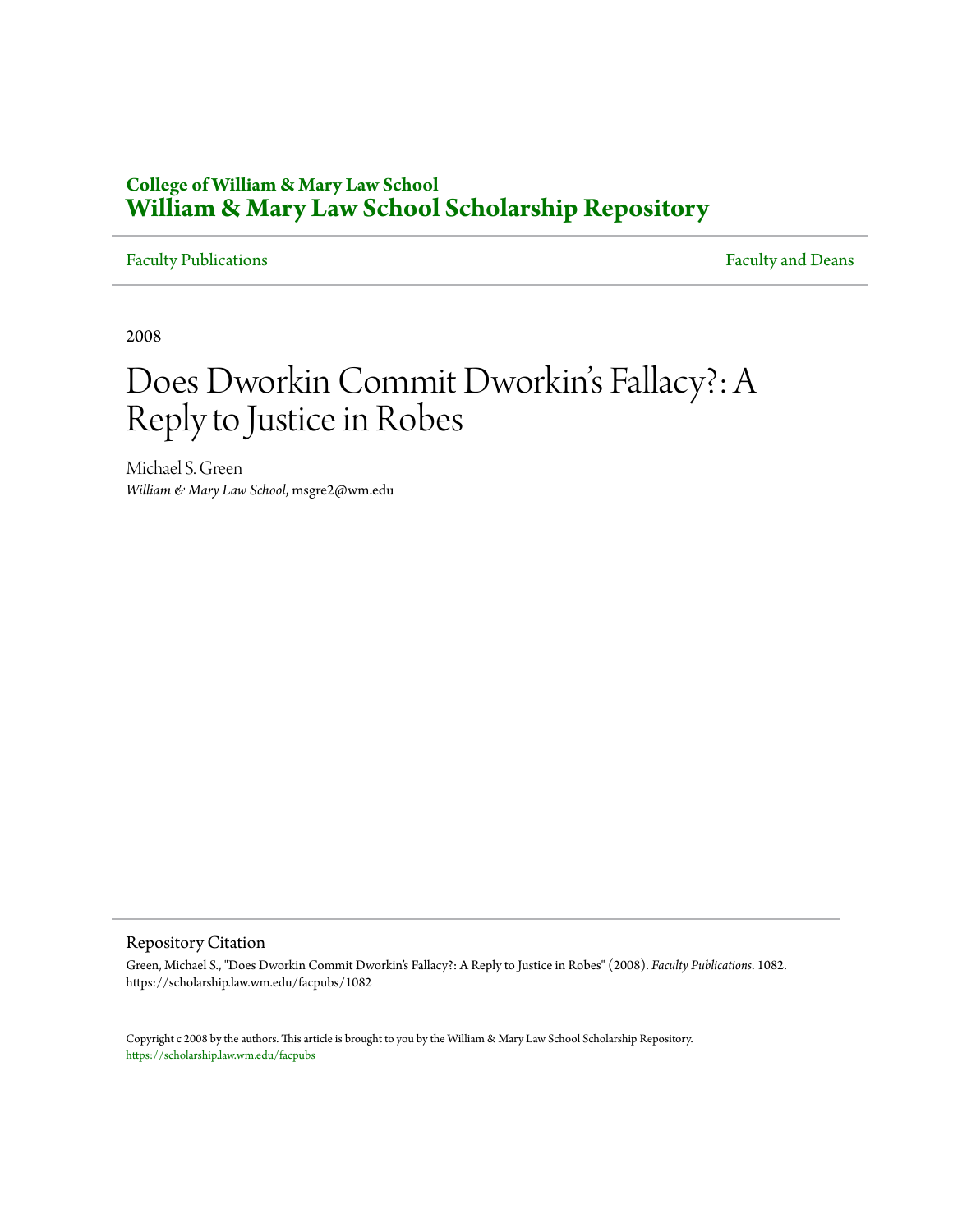Oxford Journal of Legal Studies, Vol. 28, No. 1 (2008), pp. 33–55 doi:10.1093/ojls/gqm025 Published Advance Access January 17, 2008

# Does Dworkin Commit Dworkin's Fallacy?: A Reply to Justice in Robes

## MICHAEL STEVEN GREEN\*

Abstract—In an article entitled 'Dworkin's Fallacy, Or What the Philosophy of Language Can't Teach Us about the Law', I argued that in Law's Empire Ronald Dworkin misderived his interpretive theory of law from an implicit interpretive theory of meaning, thereby committing 'Dworkin's fallacy'. In his recent book, Justice in Robes, Dworkin denies that he committed the fallacy. As evidence he points to the fact that he considered three theories of law—'conventionalism', 'pragmatism' and 'law as integrity'—in Law's Empire. Only the last of these is interpretive, but each, he argues, is compatible with his interpretive theory of meaning, which he describes as the view that 'the doctrinal concept of law is an interpretive concept'. In this Reply, I argue that Dworkin's argument that he does not commit Dworkin's fallacy is itself an example of the fallacy and that Dworkin's fallacy pervades  $\hat{f}$ ustice in Robes just as much as it did Law's Empire.

In an article published in  $2003$ ,<sup>1</sup> I described a common fallacy among philosophers of law, in which jurisprudential conclusions are misderived from theories of meaning. I argued that the fallacy can be found in Ronald Dworkin's classic book Law's  $Empire^2$ —both in his derivation of an interpretive theory of law from an implicit interpretive theory of meaning, $3$  and in his argument that H.L.A. Hart's conventionalist theory of law was a consequence of Hart's conventionalist (or, as I put it at the time, traditional) theory of meaning.<sup>4</sup> Since Dworkin is the most famous philosopher of law to have committed the fallacy, I named it after him.

In his recent book, *Justice in Robes*, Professor Dworkin kindly responds to my article. He argues, however, that Dworkin's fallacy 'needs a new name'.<sup>5</sup> Rather than committing the fallacy in Law's Empire, he 'took pains to warn against it'.<sup>6</sup>

<sup>\*</sup> Cabell Research Professor of Law, College of William & Mary, Ph.D. (Philosophy), Yale University, 1990;

J.D., Yale Law School, 1996. Email: msgre2@wm.edu<br><sup>1</sup> Michael Steven Green, 'Dworkin's Fallacy, Or What the Philosophy of Language Can't Teach Us About the Law', 89 *Virginia L Rev* 1897-1952 (2003).

 $^2$  Ronald Dworkin, *Law's Empire* (Cambridge, Massachusetts: Harvard University Press, 1986).<br>
<sup>3</sup> See Green, above n 1 at 1915–1927.<br>
<sup>4</sup> Ibid at 1915, 1927–29.<br>
<sup>5</sup> Ronald Dworkin, *Justice in Robes* (Cambridge, Massa

The Author 2008. Published by Oxford University Press. All rights reserved. For permissions, please e-mail: journals.permissions@oxfordjournals.org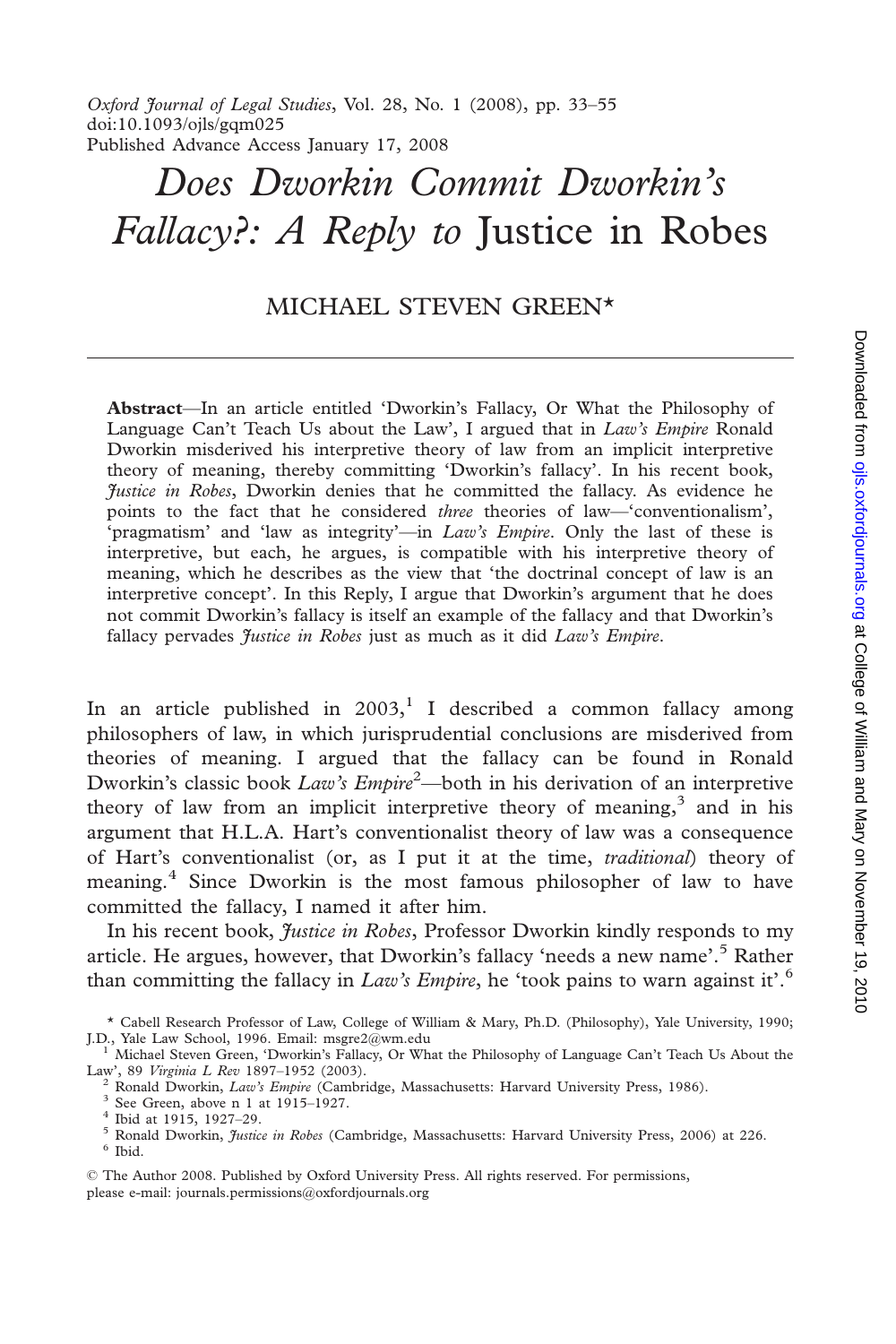True, he accepted an interpretive theory of meaning—which he describes as the view that 'the doctrinal concept of law is an interpretive concept'.<sup>7</sup> He also accepted an interpretive theory of law, namely 'law as integrity'. But he did not think that the latter followed from the former, for he spent much of Law's Empire arguing against two non-interpretive theories of law ('conventionalism' and 'pragmatism'), each of which is compatible with his interpretive theory of meaning.<sup>8</sup> He suggests that I arrived at my 'surprising misreading' because I misunderstood the theory of meaning that he adopted in Law's Empire.<sup>9</sup>

According to Dworkin, I accused him of deriving law as integrity from the view that the concept of law is interpretive. Law as integrity is his theory of law and the view that the concept of law is interpretive is the theory of meaning from which this theory of law is misderived. This is false. In my article I argued that the view that the concept of law is interpretive is itself the theory of law that he misderived from an (implicit) interpretive theory of meaning. Indeed, the point of my critique was that Dworkin committed his fallacy precisely in treating the view that the concept of law is interpretive as if it were a theory of meaning. Because Dworkin continues to make this mistake, his argument that he does not commit Dworkin's fallacy is itself an example of the fallacy, and Dworkin's fallacy pervades *Justice in Robes* just as much as it did *Law's Empire*. Or so I shall argue.

## 1. What is Dworkin's Fallacy?

Dworkin's fallacy arises when one takes a theory of law to follow from—or to be equivalent to—a theory of the meaning of the word 'law' (or of the content of the concept of law). Let us understand a theory of law to be a general account of the conditions that must be satisfied for something to be the valid law of a jurisdiction. The account must be general in the sense that it applies to any jurisdiction (the United States, Uzbekistan, the Roman Empire). Because the criteria for valid law seem to change as one moves from one jurisdiction to the next, a plausible theory of law must offer a higher-order criterion that allows one to identify the criteria, specific to each jurisdiction, that in turn identify the laws of that jurisdiction.

In H.L.A. Hart's theory of law, the higher-order criterion is acceptance by officials in the jurisdiction: Something is the law of a jurisdiction if it satisfies the criteria that the jurisdiction's officials (judges, legislators, sheriffs and the like) have accepted for enforcing norms. For example, the Securities Exchange Act is valid law in the United States because it satisfies the criteria, such as promulgation in accordance with the U.S. Constitution, that American officials have accepted for identifying norms that may be backed up by

<sup>&</sup>lt;sup>7</sup> Ibid.<br><sup>8</sup> Dworkin, above n 2 at Chs 4–6.<br><sup>9</sup> Dworkin, above n 5 at 226–227.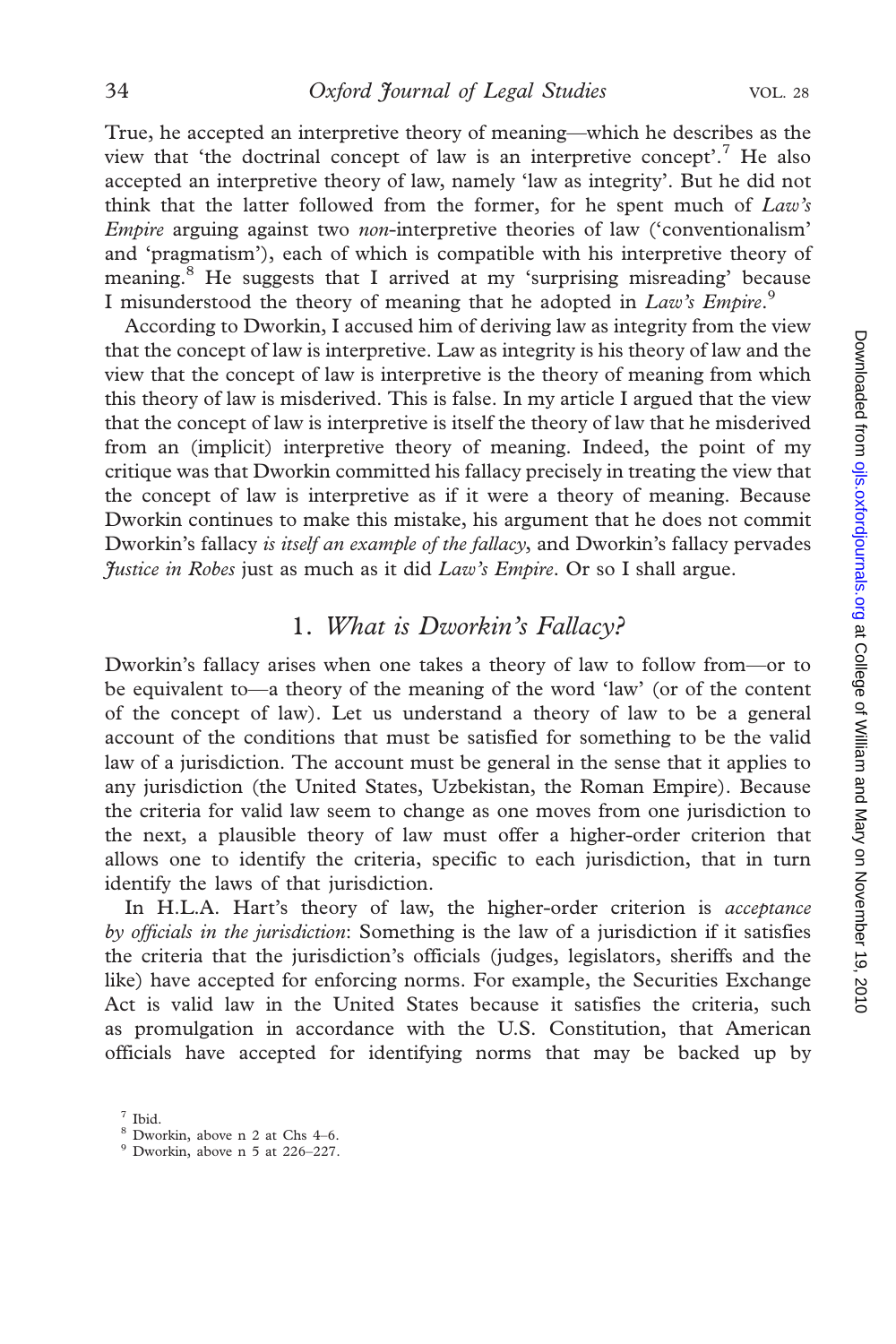governmental power. Hart calls this official practice of enforcing norms on the basis of these accepted criteria a *rule of recognition*.<sup>10</sup>

An alternative, but not incompatible, description of a theory of law—one favoured by Dworkin—is to speak of the theory as an account of the truth conditions of propositions of law. Consider the proposition 'The Securities Exchange Act is valid American law'. Hart's theory of law can be understood as describing the conditions under which that proposition is true—namely if the Securities Exchange Act satisfies the enforcement criteria accepted by American officials.<sup>11</sup>

Hart's theory of law can be understood as conventionalist, because the criteria picking out the valid law of a jurisdiction are those accepted by officials in the jurisdiction.<sup>12</sup> Accordingly, when there is disagreement among officials about how to resolve a hard case, and the disagreement stems from differing views about enforceability criteria, there is no law answering the case, for the rule of recognition is silent on the matter.<sup>13</sup>

In contrast, under a *non-conventionalist* theory of law,<sup>14</sup> the criteria identifying the valid law of a jurisdiction can diverge from the currently accepted views of any group in the relevant jurisdiction. An extreme example of a

above n 5 at 230, 244, 246–247. Sometimes, however, he treats a theory of law as being articulated at the 'jurisprudential stage' of legal theory and an account of the truth conditions of propositions of law as occurring later in the 'doctrinal stage'. See especially ibid 12–14. Dworkin's theory of law as integrity, which occurs at the doctrinal stage, would therefore be an account of the truth conditions of propositions of law, not a theory of law. I shall argue below that law as integrity (as well as the two other positions Dworkin entertains at the doctrinal stage, namely Dworkinian conventionalism and pragmatism) are actually applications of Dworkin's theory of law to particular jurisdictions. They should therefore be understood as accounts of the truth conditions of propositions that describe the law of a particular jurisdiction. A theory of law, in turn, should be understood as an account of the truth

conditions of all propositions of law, no matter what particular jurisdiction they happen to be about.<br><sup>12</sup> H.L.A. Hart, *The Concept of Law* (Oxford: Oxford University Press, 2nd edn, 1994) at 94. The existence of a rule of recognition in a legal system also requires that the primary rules that are valid according to the rule of

recognition are generally—although not necessarily *always*—obeyed by the population. Ibid at 116–117.<br><sup>13</sup> Of course, officials might disagree about how a case should turn out even though they agree on enforcement criteria, for they might disagree about whether those criteria are in fact satisfied. They might agree, for example, that the case could be resolved only by statutes enacted by the legislature but disagree about whether there was a quorum required for enactment.<br><sup>14</sup> In speaking of Hart's theory as conventionalist, I mean only and vaguely that the rule of recognition rests

upon agreement within the jurisdiction. I do not take a stand on whether it should be understood as the solution to a coordination problem. See David K. Lewis, Convention: A Philosophical Study (Cambridge, Massachusetts: Harvard University Press, 1969). For such an account of the rule of recognition, see Gerald J. Postema, 'Coordination and Convention at the Foundations of Law', 11 Journal of Legal Studies 165-203 (1982); Jules Coleman, 'Incorporationism, Conventionality, and the Practical Difference Thesis' in J. Coleman (ed.), Hart's Postscript: Essays on the Postscript to the Concept of Law (Oxford: Oxford University Press, 2001) 99 at 114–121. Nor do I take a stand on whether it should be understood as a shared cooperative activity in Michael Bratman's sense: Michael E. Bratman, 'Shared Cooperative Activity: Three Features', 101 Philosophical Review 327-341 (1992). For such an account of the rule of recognition, see Coleman, above n 10 at 96–99.

<sup>&</sup>lt;sup>10</sup> In fact, sometimes Hart speaks of the rule of recognition not as a social practice but as a *proposition* specifying the criteria for enforceability within the legal system. See Benjamin C. Zipursky, 'The Model of Social Facts' in J. Coleman (ed.), Hart's Postscript: Essays on the Postscript to the Concept of Law (Oxford: Oxford University Press, 2001) 219 at 227–228. But he also uses the term to refer to the social fact that a certain rule of recognition (in the propositional sense) is practised by officials. The proposition is practised in the sense that officials agree to enforce only that which satisfies the criteria in the proposition. On the distinction between a rule of recognition in the propositional sense and the practice of that rule, see Jules L. Coleman, Practice of Principle: In Defence of a Pragmatist Approach to Legal Theory (Oxford: Oxford University Press, 2001) at 77–78.<br><sup>11</sup> Dworkin equates a theory of law with an account of the truth conditions of propositions of law at Dworkin,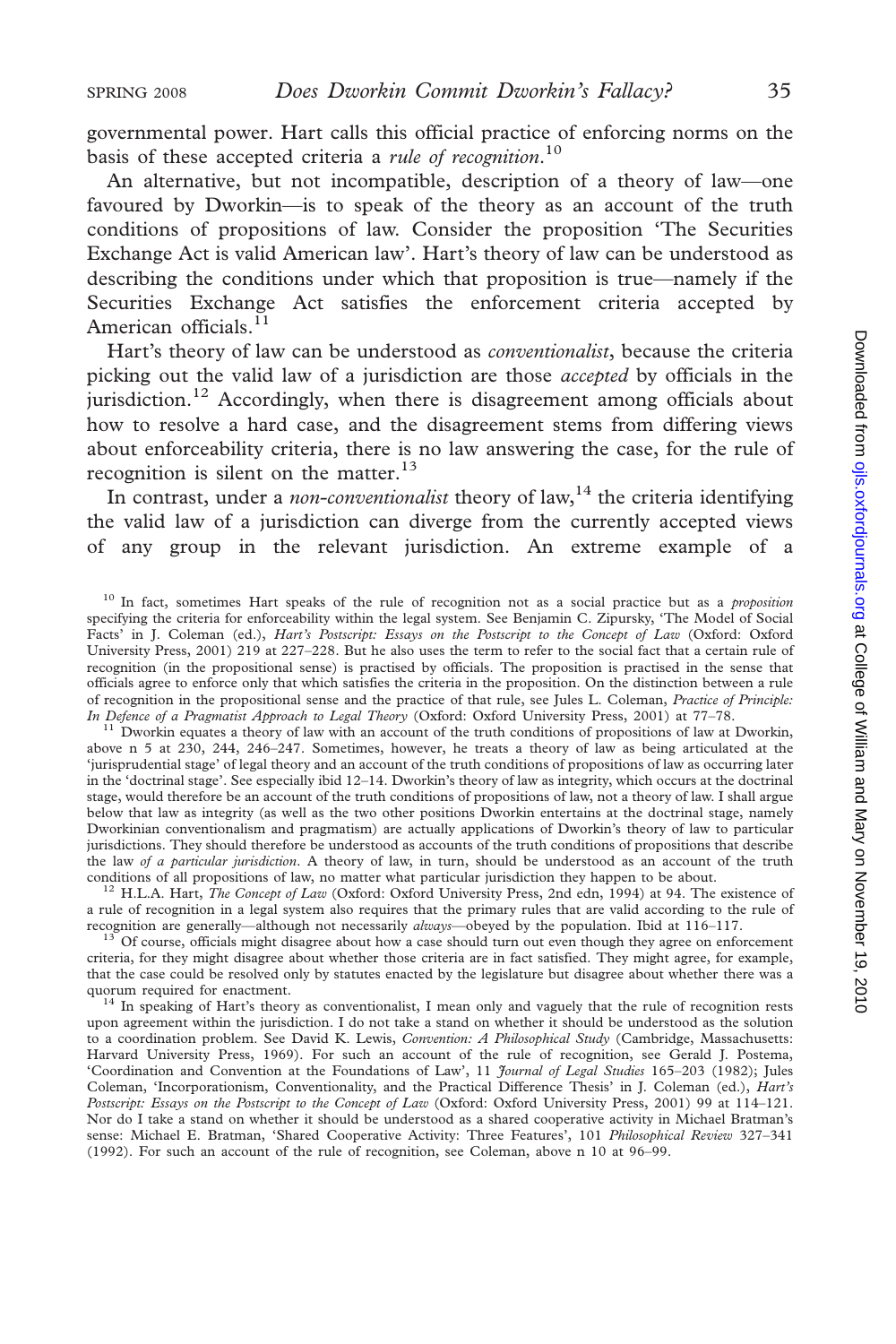non-conventionalist theory of law would simply use the same set of criteria for identifying the laws of all jurisdictions. Such a theory might say, for example, that God's word, as expressed in the Bible, is the law of every jurisdiction in the world—no matter what people in the jurisdiction might think. But a theory of law can be non-conventionalist even if it is sensitive to the current views of people in a jurisdiction, provided that it does not simply equate the criteria identifying the laws of the jurisdiction with these current views, the way a conventionalist theory of law does. As we shall later see, Dworkin's theory of law is non-conventionalist in this more moderate sense.

Let us now turn to theories of the meaning of the word 'law' (or theories of the content of our concept of law). Although such theories might be described as semantic,<sup>15</sup> the word 'semantic' is ambiguous. According to one sense of the word, to make a semantic claim is simply to identify the meaning of a word—or the content of a concept associated with the word. To say that 'bachelor' means unmarried male (or that the content of the concept of bachelor is unmarried male) is to make a semantic claim in this sense.

So understood, theories of law can indeed follow from semantic theories. Hart, for example, understands his theory of law to be an account of the content of the concept of law.<sup>16</sup> Dworkin too understands theories of law, including his own, to be attempted revelations of the content of the concept of law.<sup>17</sup> For both Hart and Dworkin, a theory of law is semantic in the sense that it identifies what the content of the concept of law is.

But there is a different sense of the word 'semantic', which refers not to claims about *what* the content of a concept (or the meaning of a word) is, but rather to claims about *how* this content or meaning is generated. Sometimes the term 'metasemantic' is used to identify semantic claims in this second sense.<sup>18</sup> The semantic position that 'bachelor' means *unmarried male* says nothing about why 'bachelor' has this meaning and so is not a metasemantic claim.

Dworkin, above n 5 at 145. In *Justice in Robes*, Dworkin argues that a general theory of law should be understood as investigating the *doctrinal* concept of law, that is, the concept that one employs when one makes claims about what is valid or invalid law in various jurisdictions. Ibid at 9. He argues that some confusion has resulted from the failure to distinguish the doctrinal from other concepts of law. Ibid at 2–5. I will accept, at least for the purposes of argument, Dworkin's position that a theory of law reveals the content of the doctrinal concept of la

David Kaplan, 'Afterthoughts' in J. Almog et al. (eds), Themes from Kaplan (Oxford: Oxford University Press, 1989) 565 at 573-576; Green, above n 1 at 1905 n 21; Jules L. Coleman and Ori Simchen, "'Law"', 9 Legal Theory 1–41 at 12, 18 (2003).

<sup>&</sup>lt;sup>15</sup> See n 19 below.<br><sup>16</sup> See H.L.A. Hart, 'Jhering's Heaven of Concepts and Modern Analytical Jurisprudence' in *Essays in* Jurisprudence and Philosophy (Oxford: Oxford University Press, 1983) 265 at 274; Nicos Stavropoulos, 'Hart's Semantics' in J. Coleman (ed.), Hart's Postscript: Essays on the Postscript to the Concept of Law (Oxford: Oxford University Press, 2001) 59, 63-88.

 $17$  For example, in *Justice in Robes*, Dworkin notes that

<sup>&#</sup>x27;[i]n one respect...[Hart and I] are in the same boat. We both believe that we will understand legal practice and phenomena better if we undertake to study, not law in some particular manifestation, like the law of product liability in Scotland, but the very concept of law.'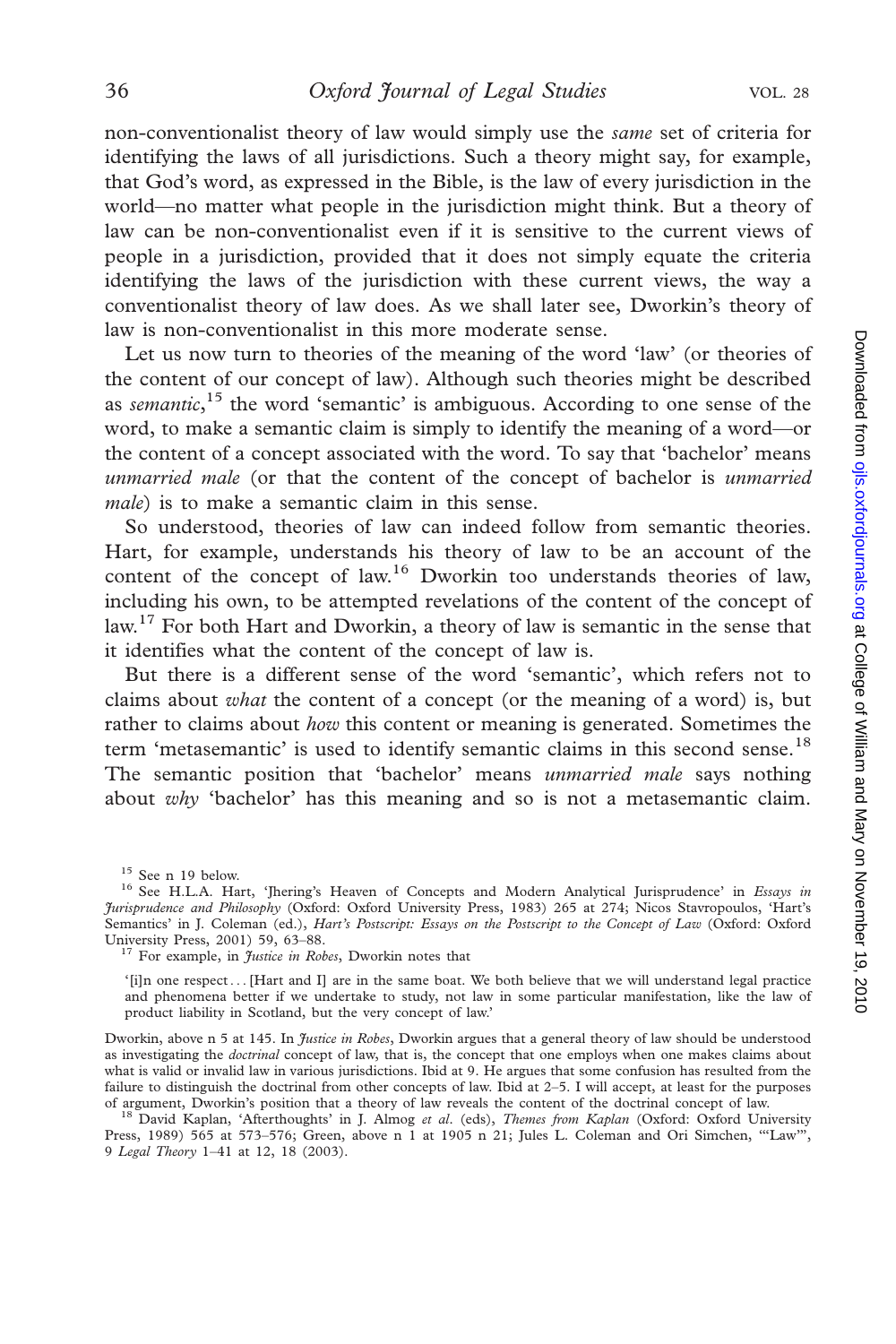Likewise, Hart's and Dworkin's theories of law are not metasemantic, for in saying what the content of the concept of law is, they do not say how it came to have this content.

Dworkin primarily uses the term 'semantic' in this second, metasemantic, sense.<sup>19</sup> For example, in *Justice in Robes*, he describes as 'semantic' the view that a concept is 'criterial'. To say that a concept is criterial is to say how the concept gets its content. If a concept is criterial, its content is fixed by agreement 'on a definition—rough or precise—that sets out the criteria for the correct application of the associated term or phrase'.<sup>20</sup> The concept of a bachelor is an example of a criterial concept: 'People share the concept of bachelorhood only when they know that a bachelor is an unmarried male<sup> $21$ </sup>.

The theories of meaning to which I referred in my article were metasemantic, not semantic, and in this reply I will use the term 'metasemantic' to refer to them. The argument of my article, therefore, was that Dworkin's fallacy arises when one takes a theory of law to follow from (or to be equivalent to) a metasemantic theory of the meaning of the word 'law' or of the content of the concept of law. One such metasemantic theory is the view that the concept of law is criterial. (In my article, I described this metasemantic theory as the traditional theory of meaning.)

The metasemantic view that a concept is criterial can be understood as conventionalist in the following sense: The concept is shared only to the extent that there is current agreement concerning the criteria for the concept's use. Other people share my concept of a bachelor only if they also currently accept the criteria *unmarried* and *male* for its use.<sup>22</sup> If they don't, they are thinking about something else when they use the concept of a bachelor.

In contrast, under a non-conventionalist metasemantic theory, two people can share a concept with the same content even if they disagree concerning the criteria for the concept's use. An example of an extreme (and extremely implausible) non-conventionalist metasemantic theory is the view that God determines the content of our concepts. Whatever criteria I might accept for using the concept of a bachelor, the concept has whatever content God says it does. Right now my concept of a bachelor might have the content married female, in which case I am thinking about married females whenever I think about bachelors. Such a metasemantic theory is non-conventionalist, because we can be thinking about the same thing (namely whatever God says we are) even if we disagree about the criteria for using a concept.

<sup>&</sup>lt;sup>19</sup> I follow him in using the word 'semantic' in this way in Michael Steven Green, 'Halpin on Dworkin's Fallacy: A Surreply', 91 Virginia L Rev 187-201 (2005).

<sup>&</sup>lt;sup>20</sup> Dworkin, above n 5 at 9. In Law's Empire, Dworkin describes as 'semantic' the view that '[w]e follow shared rules ... in using any word: these rules set out criteria that supply the word's meaning'. Dworkin, above n 2 at 31.<br><sup>21</sup> Dworkin, above n 5 at 9.<br><sup>22</sup> For a fuller description of the metasemantic conventionalist approach,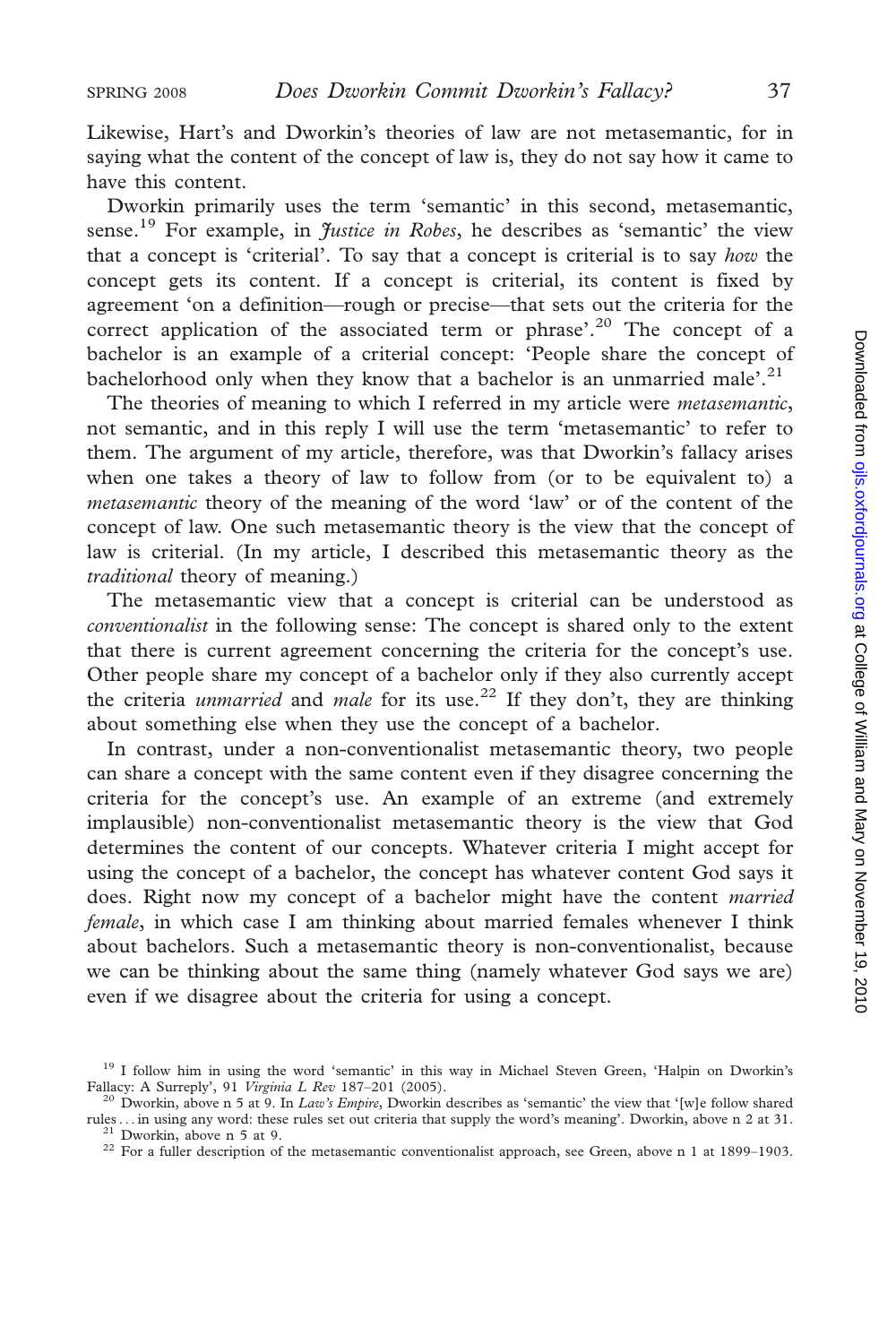But a metasemantic theory can be non-conventionalist even if it is sensitive to the current views of people using concepts, provided that it does not simply equate the content of their concepts with these current views, the way a conventionalist metasemantic theory does. As we shall see, Dworkin's implicit metasemantic theory is non-conventionalist in this more moderate sense.

Dworkin's fallacy is the belief that the level of conventionalism of a theory of law follows from the level of conventionalism of the metasemantic theory that applies to the concept of law. To see why this is a fallacy, consider the nonconventionalist metasemantic theory that God establishes the content of our concept of law. Such a theory is compatible with a conventionalist theory of law, because God might have decreed that the content of our concept of law is that identified in H.L.A. Hart's conventionalist theory of law.

Conversely, conventionalist metasemantics is compatible with a nonconventionalist theory of law, since someone might accept the following as the criterion for using the concept of law: God's word, as identified in the Bible, is the law of all jurisdictions. Under conventionalist metasemantics, the content of this person's concept of law would be properly identified by a non-conventionalist theory of law. Dworkin's is another example of a nonconventionalist theory of law that could be the content of a criterial concept. All that is required is that the relevant person accepts that the concept should be applied in the manner identified in Dworkin's theory of law.

In my article, I argued that Dworkin's fallacy takes two forms in Law's Empire. On the one hand, Dworkin misderives his non-conventionalist theory of law from an implicit non-conventionalist metasemantics. But Dworkin's fallacy also occurs when Dworkin argues that H.L.A. Hart arrived at his conventionalist theory of law because of his attachment to conventionalist metasemantics.<sup>23</sup> Dworkin embraces the same interpretation of Hart in *Justice in Robes.*<sup>24</sup> Legal positivists like Hart, he argues, assume 'that all concepts depend on a convergent linguistic practice'.<sup>25</sup>

In fact, Hart denied that he was a metasemantic conventionalist. He did not think that the reason the concept of law had the content identified in his theory of law was because language-users agreed that it did. As he put it, 'the criteria for the application of a concept with a constant meaning may both vary and be controversial'.<sup>26</sup> As we have seen, there is nothing incoherent about this position. A philosopher of law is free to hold a conventionalist theory of law and a non-conventionalist metasemantics.

<sup>&</sup>lt;sup>23</sup> Dworkin, above n 2 at 31–35.<br><sup>24</sup> Dworkin, above n 5 at 30–33, 165–166, 225–226.<br><sup>25</sup> Ibid at 225. I explore this example of Dworkin's fallacy more fully in Michael Steven Green, 'Dworkin v.

The Philosophers: A Review Essay on *Justice in Robes'*, U of Illinois L Rev 1477–1503 (2007). <sup>26</sup> Hart, above n 12 at 246.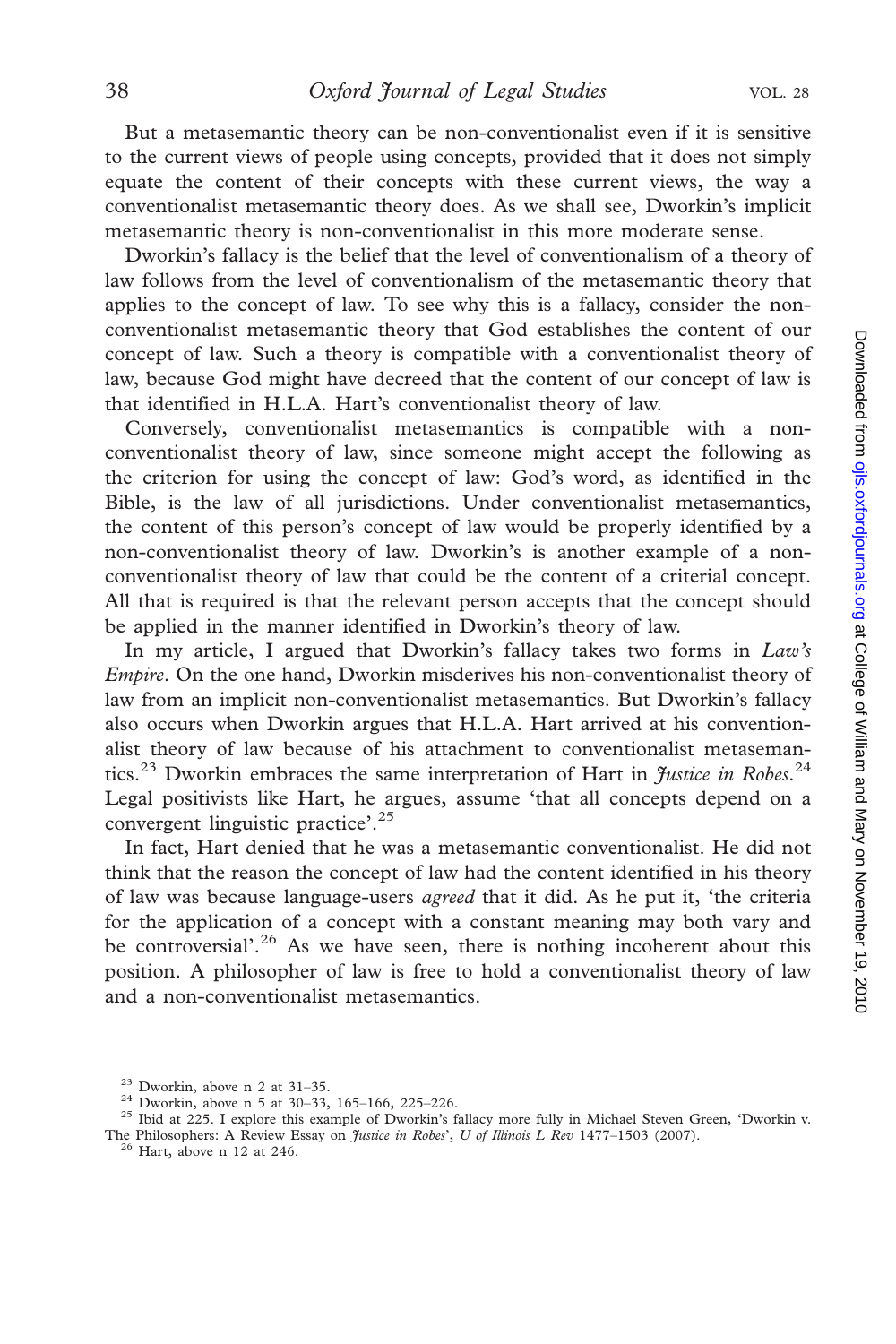Some have argued, however, that Hart was actually a metasemantic conventionalist.<sup>27</sup> But the fact remains that, even if he was, it is still a fallacy to conclude that his conventionalist theory of law was the consequence of his metasemantic views, since a non-conventionalist theory of law is compatible with metasemantic conventionalism.

It is also worth noting that, even though Hart's theory of law did not follow from his metasemantics, this metasemantics might have had some influence on his views about whether there are determinate answers to hard cases. Let us assume that, according to the enforceability criteria agreed upon by officials in a jurisdiction, someone riding a bicycle in a park should be sanctioned only if his action falls under a particular statute, which prohibits 'vehicles' in a park. Under Hart's conventionalist theory of law, this official agreement means the question of whether riding a bicycle in a park is illegal is answered solely by the statute. If Hart was a metasemantic conventionalist, the fact that officials disagree about whether bicycles are vehicles might mean that it is indeterminate whether the statute refers to bicycles.<sup>28</sup> As a result, the case would be legally indeterminate.

But even if metasemantic conventionalism would have this effect assuming Hart's conventionalist theory of law, it could not force Hart to adopt a conventionalist theory of law in the first place. Hart's metasemantic conventionalism would leave him free to argue that the question of whether riding a bicycle in a park is illegal should be answered by reference to sources other than the statute. Hart's criteria for using the concept of law would allow him to consider these other sources, if he accepted a theory of law, like Dworkin's, that looked beyond official agreement.

Why does Dworkin succumb to his fallacy? As I noted in my article, $29$  one reason is that he treats a rule of recognition (which is an official legal practice particular to a jurisdiction) as if it were a practice of applying the concept of law (which is a linguistic practice in which anyone can participate—including those in situations of anarchy). Once the two practices are conflated, Dworkin's misinterpretation of Hart seems to follow: Hart's alleged metasemantic demand for agreement among participants in the linguistic practice (on pain of their using different concepts of law) starts looking like his jurisprudential demand for agreement among participants in a rule of recognition (on pain of there being no law in that jurisdiction).

Conversely, Dworkin's derivation of his own non-conventionalist theory of law from non-conventionalist metasemantics also seems to follow once one

<sup>&</sup>lt;sup>27</sup> Green, above n 25 at 1496–1497; Stavropoulos, above n 16.<br><sup>28</sup> For arguments that metasemantic theories would not necessarily have such consequences, see Brian H. Bix, 'Can Theories of Meaning and Reference Solve the Problem of Legal Determinacy?', 16 Ratio Juris 281-295 (2003); Green, above n 1 at 1946–1948.<br><sup>29</sup> Ibid at 1919–1929. I explore this source of Dworkin's fallacy in greater detail in Green, above n 25 at

<sup>1491–1495.</sup>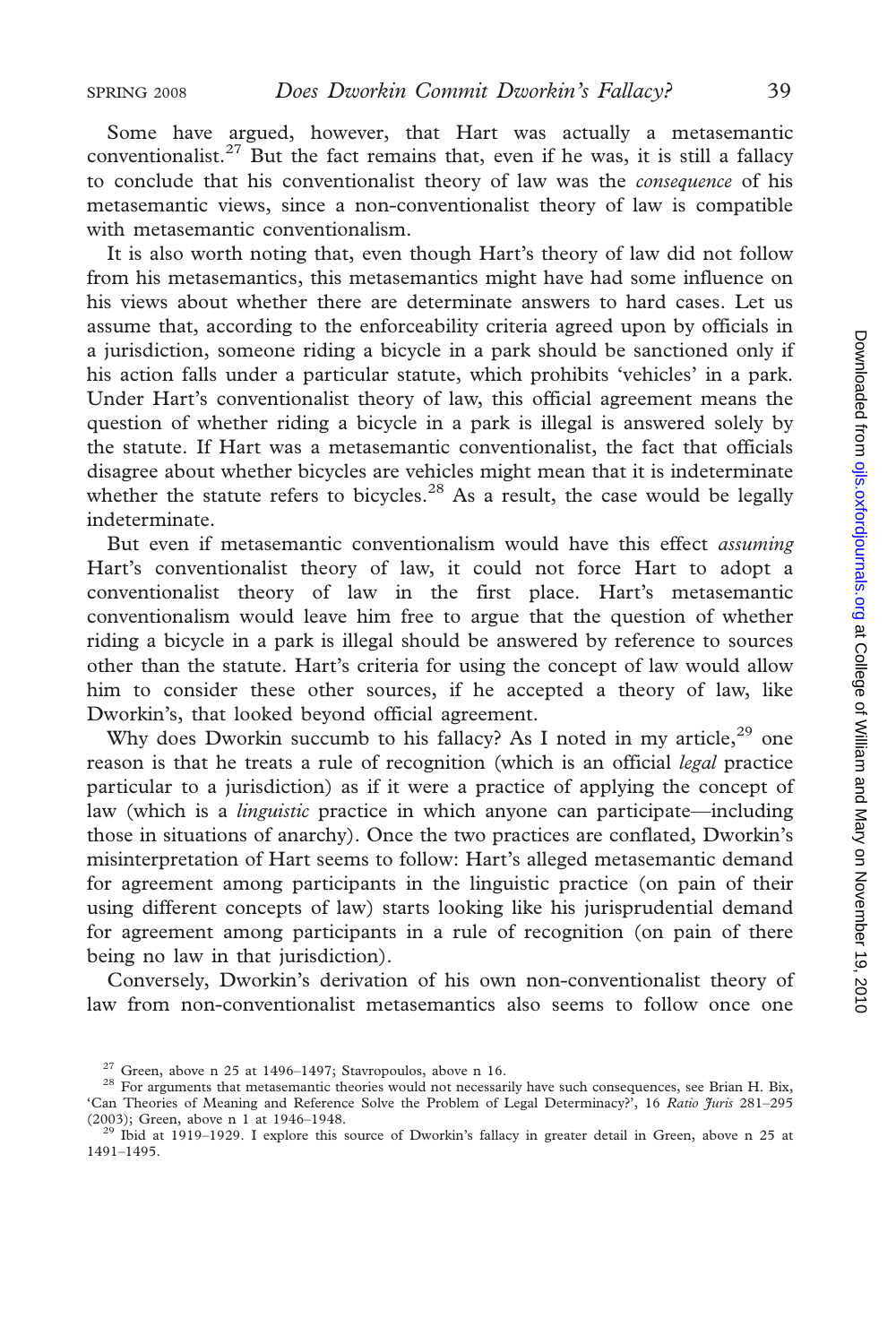conflates the two practices. The absence of any metasemantic demand that participants in the linguistic practice agree on criteria for using the concept of law starts looking like the absence of any jurisprudential demand that officials agree concerning criteria for enforcement.

Dworkin rejects metasemantic conventionalism because he believes it makes meaningful disagreement about a concept's content impossible. Such disagreement would simply mean that different concepts were being used and that people were talking past one another. Although Dworkin admits that conventionalist metasemantics rightly applies to certain concepts, such as the concept of a bachelor,  $30$  he argues that it is implausible concerning essentially contested concepts.

For example, according to the criteria accepted by most white Southerners in 1850, slavery should be judged *just*. If conventionalist metasemantics applies to the concept of justice, then slavery was indeed just according to their concept of justice, even though it is not according to ours. But this, Dworkin argues, misdescribes our disagreement. We think that they were wrong about justice in a shared sense, not right about justice in some different sense.<sup>31</sup> The inability of conventionalist metasemantics to explain disagreement about the content of a concept is the 'semantic sting'.<sup>32</sup>

Dworkin also believes that conventionalist metasemantics cannot apply to the concept of law. Consider, for example, his debate with Hart. Neither he nor Hart wants to conclude that they are talking past one another simply because they offer different theories of law.<sup>33</sup> Their disagreement is genuine. It appears, therefore, that one must give up conventionalist metasemantics with respect to the concept of law. Articulating the content of the concept of law cannot involve simply identifying the criteria people currently accept for using the concept.

Dworkin's criticisms of conventionalist metasemantics may be correct. But Dworkin commits his fallacy in assuming that his rejection of conventionalist metasemantics gives support to his non-conventionalist theory of law. That this is a fallacy should now be clear: Non-conventionalist metasemantics is compatible with a conventionalist theory of law, because even if the content of the concept of law is not simply read off from the criteria that we accept for using the concept, it may nevertheless follow from the true content of the concept of law that the law of a jurisdiction is whatever is identified by the criteria for enforcement agreed upon by officials in that jurisdiction.

<sup>&</sup>lt;sup>30</sup> Dworkin, above n 5 at 9.<br><sup>31</sup> Dworkin, above n 2 at 73.<br><sup>32</sup> Ibid at 43–46; Dworkin, above n 5 at 223–26.<br><sup>33</sup> At times, however, Hart suggests that he and Dworkin are indeed talking past one another. Hart, above n 1 at 239–244.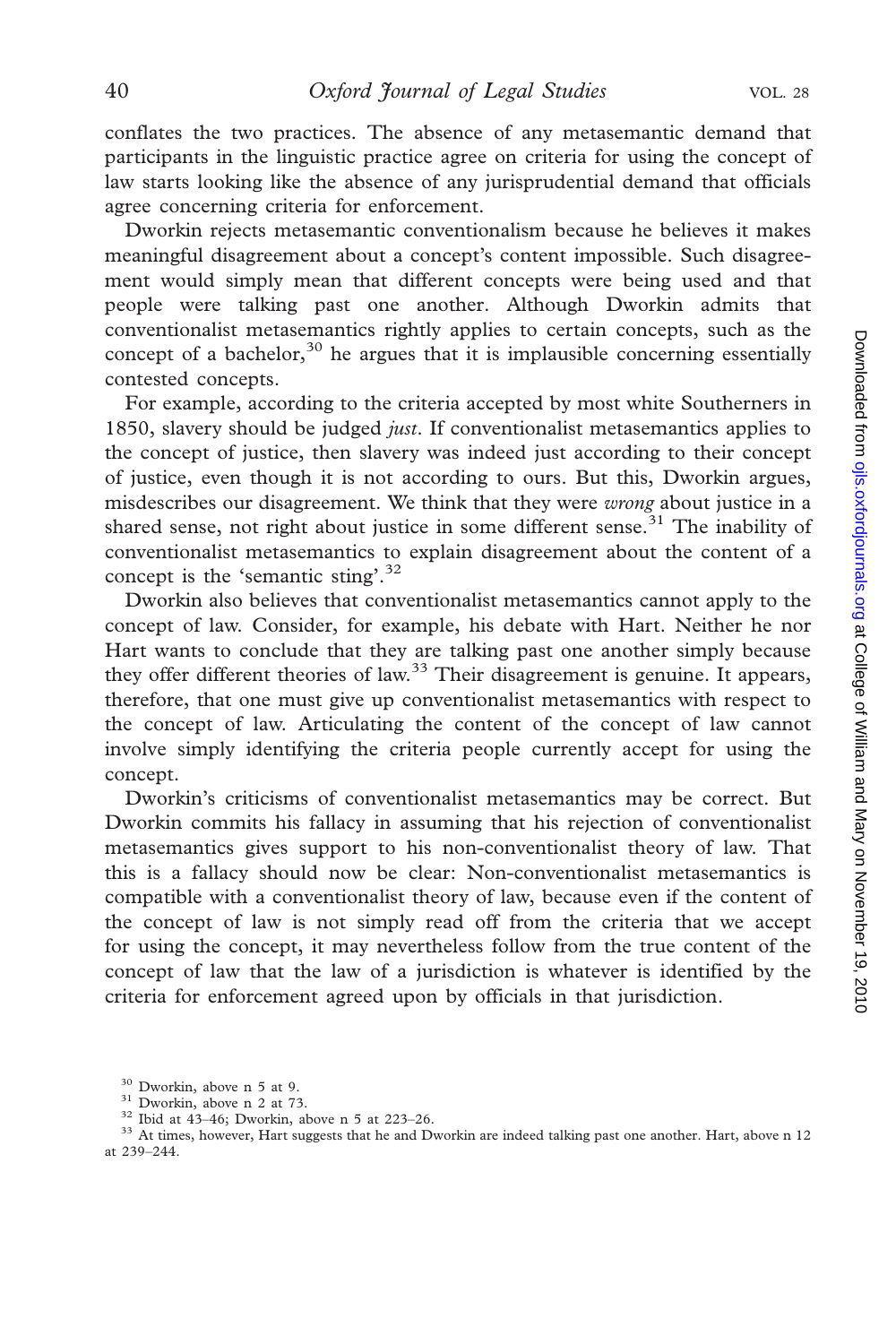# 2. The View that the Concept of Law is Interpretive Is a Theory of Law, Not a Metasemantic Theory

In his response to my article, Dworkin denies that he misderived his nonconventionalist theory of law from a non-conventionalist theory of meaning. Although he accepted an interpretive theory of meaning (which he describes as the view that 'the doctrinal concept of law is an interpretive concept<sup>34</sup>) and accepted an interpretive theory of law (namely law as integrity) he did not think that the latter followed from the former, for he spent three chapters of Law's Empire arguing against two non-interpretive theories of law, each of which was compatible with the view that the concept of law is interpretive:  $35$ 

One of these is a form of legal pragmatism, the theory I discuss at greater length earlier in this book. Another I called conventionalism, which is a version of legal positivism offered in the spirit I described in Chapter 6, that is, as itself an interpretation of contemporary practice. I argued that my own interpretive answer to the question posed at the doctrinal stage of legal theory is best because it provides the best such interpretation not because the doctrinal concept [of law] is itself an interpretive concept.<sup>36</sup>

This sounds persuasive. If Dworkin thinks that a number of theories of law, including a conventionalist theory (in which the law is limited to what officials accept are enforceable norms) are compatible with his interpretive metasemantics, how can he possibly be accused of Dworkin's fallacy? He left *open* which theory of law—conventionalism, pragmatism or law as integrity—follows from his metasemantic presuppositions.

According to Dworkin, I accused him of deriving law as integrity from the view that the concept of law is interpretive. But I never said that law as integrity was the interpretive theory of law that he misderived from metasemantic premises. I argued that the misderived theory of law was the view that the concept of law is interpretive. Indeed, the point of my critique was that Dworkin committed his fallacy precisely in assuming that the view that the concept of law is interpretive is metasemantic in nature. Since Dworkin continues to describe it as metasemantic, his argument that he does not commit Dworkin's fallacy is itself an example of the fallacy.

The following is Dworkin's description of the view that the concept of law is interpretive:

We share [the concept of law] as actors in complex political practices that require us to interpret these practices in order to decide how best to continue them, and we use

<sup>&</sup>lt;sup>34</sup> Dworkin, above n 5 at 226.<br><sup>35</sup> Dworkin, above n 2 at Chs 4–6.<br><sup>36</sup> Dworkin, above n 5 at 226.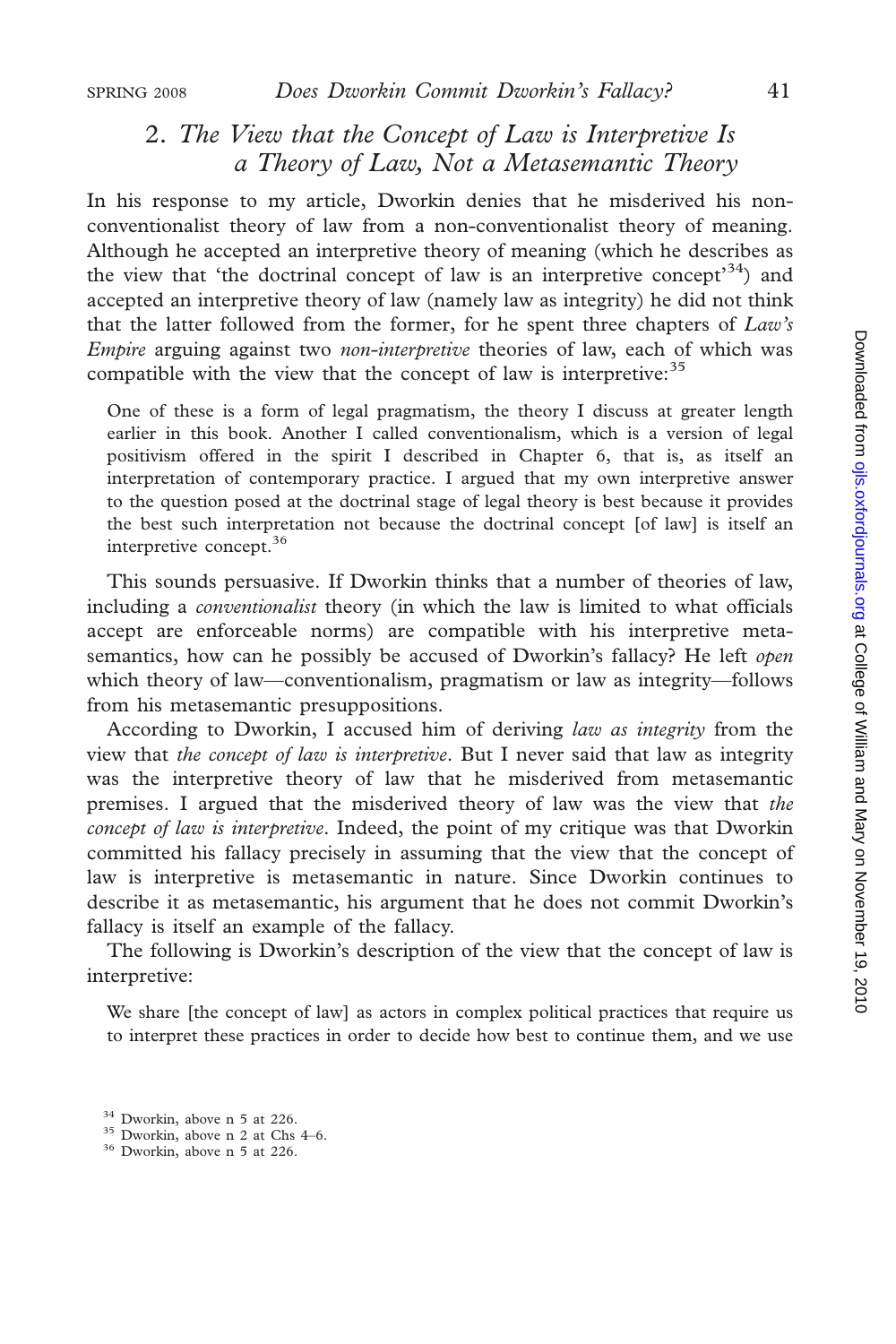the doctrinal concept of law to state our conclusions. We elaborate the concept by assigning value and purpose to the practice, and we form views about the truth conditions of the particular claims that people make within the practice in the light of the purposes and values that we assign. $37$ 

In this process, 'the interpreter settles on some general justification for the main elements of the practice' and then reforms it by 'adjust[ing] his sense of what the practice "really" requires so as better to serve the justification'.<sup>38</sup>

In both Law's Empire and Justice in Robes, Dworkin describes this view as if it were a theory of meaning in competition with metasemantic conventionalism.<sup>39</sup> But it is actually a theory of law compatible with metasemantic conventionalism. The problem, once again, is Dworkin's conflation of the linguistic practice of talking about the law with legal practices specific to a jurisdiction.

Consider a metasemantic conventionalist, that is, someone who believes that the content of her concept of law is determined by the criteria she accepts for using the concept. She is still free to argue that the concept of law is interpretive in Dworkin's sense of the term, for she could accept the following as the criterion for using the concept of law: The law of a jurisdiction is whatever is identified by criteria that result from moral reflection upon the legal practices of the jurisdiction.<sup>40</sup> Rather than offering a metasemantic account that explains  $why$  the content of the concept of law is what it is, Dworkin has simply assigned a content to the concept of law. He has, in short, offered a theory of law.

Dworkin tries to make the view that the concept of law is interpretive look like a metasemantic theory by situating it within a more general account of 'interpretive concepts', which include the concepts of justice, liberty, equality and democracy.<sup>41</sup> But the assignment of content to a concept is not transformed into a metasemantic account simply by being conjoined with the assignment of content to other, similar, concepts. For example, an account of the content of marital-status concepts (such as the concepts of bachelor, husband, wife, and widow) is not metasemantic simply by being general, for to describe the content of these concepts is to say nothing about why these concepts have the content they do.

In short, by discussing interpretive concepts generally, Dworkin is simply offering theories of a number of things—e.g. justice, liberty, equality, democracy and law. All these things are similar, according to Dworkin, in the sense that they involve moral interpretation of human practices. This moral interpretation concerns the point of these practices and attempts to make these practices the best that they can be.

<sup>&</sup>lt;sup>37</sup> Ibid at 12.<br><sup>38</sup> Ibid at 87; Dworkin, above n 5 at 226–227.<br><sup>40</sup> Green, above n 1 at 1921.<br><sup>41</sup> Dworkin, above n 5 at 11.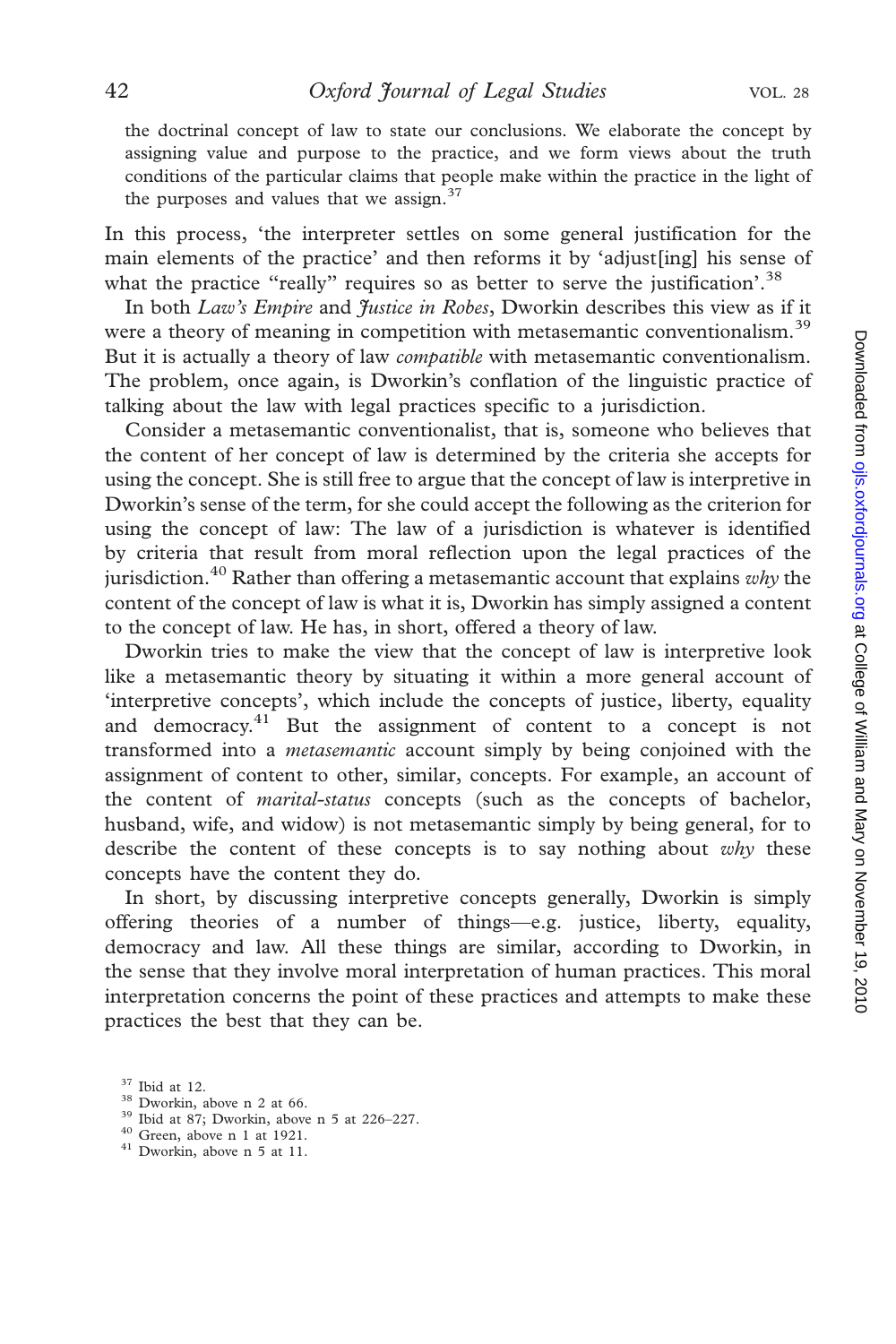But in offering these theories, Dworkin does not answer the metasemantic question of why these concepts have the content that they do—for example, why they do not look at human practices *non-morally* the way Hart thinks the concept of law does or, indeed, why they are about human practices at all, rather than being about, say, unmarried males or drainpipes. In contrast, metasemantic conventionalism *can* answer these questions. According to metasemantic conventionalism, the concept of law is about human practices rather than drainpipes, because this follows from the criteria that people accept for using the concept of law.

# 3. Dworkinian Conventionalism, Pragmatism, and Law as Integrity Are Applications of Dworkin's Theory of Law to Jurisdictions, Not Theories of Law on Their Own

But if the view that the concept of law is interpretive is Dworkin's theory of law, what are conventionalism, pragmatism, and law as integrity? I suggested in my article that these positions should be understood as applications of Dworkin's interpretive theory of law to particular jurisdictions. My suggestion was only in a footnote, however $42$  – apparently missed by Dworkin—and I am grateful to have the opportunity to make this point more fully here. (Because what Dworkin calls 'conventionalism' is not a theory of law, I will describe it as 'Dworkinian conventionalism', to distinguish it from conventionalist theories of law like Hart's.)

According to Dworkinian conventionalism, the law of a jurisdiction is identified by the criteria for enforcement currently accepted by officials in that jurisdiction. Dworkin rightly insists that Dworkinian conventionalism is compatible with the view that the concept of law is interpretive. After reflecting critically upon the underlying moral purposes of the legal practices of a jurisdiction, one might conclude that the law of that jurisdiction is best limited to what is currently accepted as enforceable by its officials, because it is part of the moral purpose of these legal practices that people's settled expectations not be upset.

For example, imagine a jurisdiction that takes the following approach to a hard case: Although a judge is obligated to announce a rule that would resolve the case, the announced rule will not apply to the parties in the hard case itself. The rule will be binding law only going forward. Instead, the judge must dismiss the plaintiff's complaint for failure to state a claim, on the grounds that the plaintiff can point to no law that would entitle her to relief. Despite the dismissal, however, if the judge's announced rule would have led the defendant to be liable had it been applied to the case, the plaintiff will receive the

<sup>42</sup> Green, above n 1 at 1920 n 63.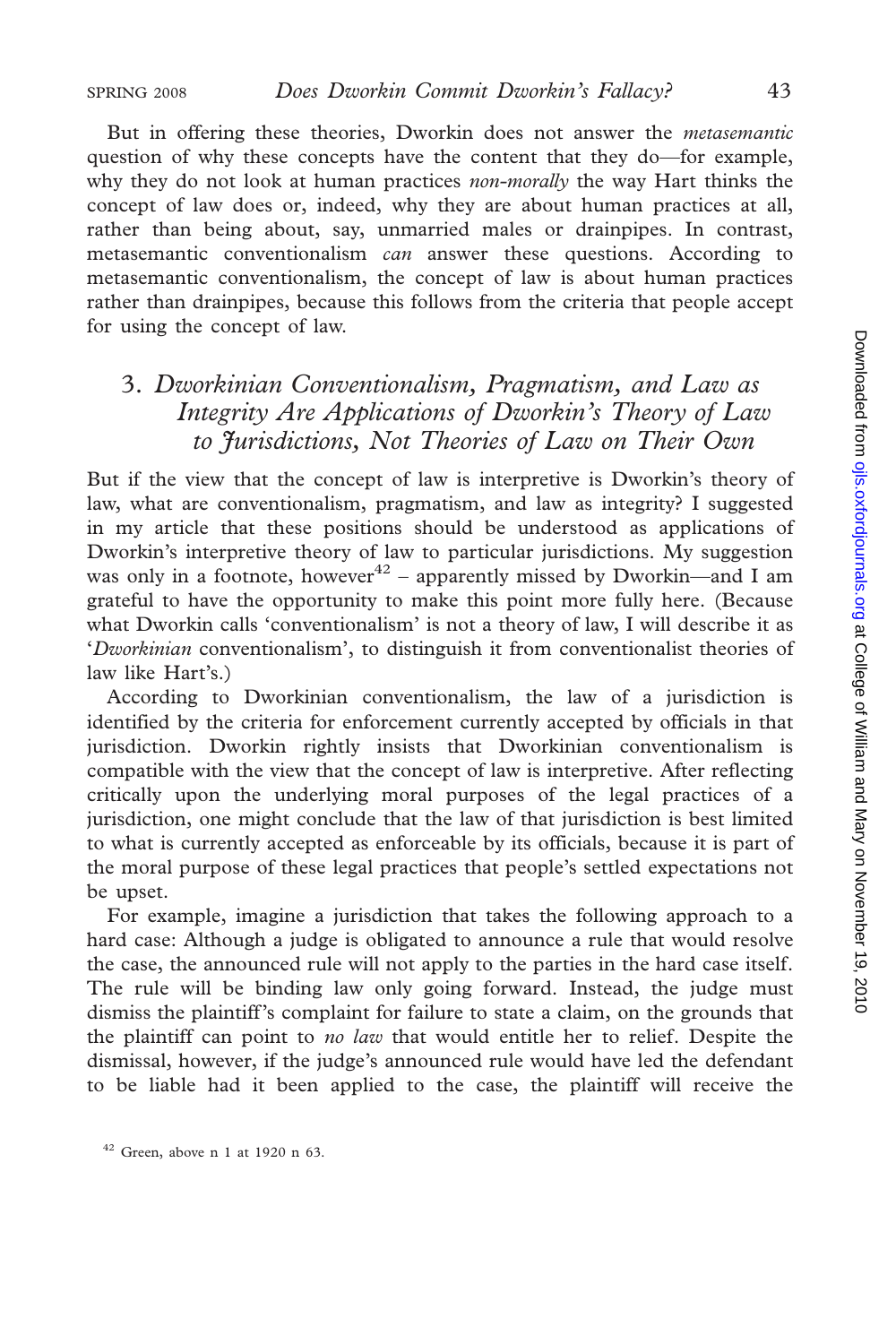monetary relief she requested (or, if she was asking for injunctive relief, the monetary equivalent of that injunctive relief) from the state treasury, thus providing plaintiffs with an incentive to bring suits in hard cases and so to contribute to the creation of new law.

In this hypothetical jurisdiction Dworkinian conventionalism is true, because a moral interpretation of its legal practices shows that respecting settled expectations is paramount. But the legal practices of another jurisdiction might have different moral purposes incompatible with Dworkinian conventionalism. For example, according to Dworkin, a moral interpretation of Anglo-American legal practices reveals that what is most important is not respecting the settled expectations of citizens, but upholding the moral goal of integrity. According to this goal, 'rights and responsibilities flow from past decisions and so count as legal, not just when they are explicit in those decisions but also when they follow from the principles of personal and political morality the explicit decisions presuppose by way of justification'.<sup>43</sup> The law should be identified, not by the criteria accepted by officials, but by the criteria that result from 'the best interpretation of the bulk of pertinent standing law'.<sup>44</sup> There can be law answering a hard case in law-as-integrity jurisdictions such as ours, because there can be a best interpretation of the bulk of pertinent standing law even when judges disagree about criteria for enforcement.

But this means that Dworkinian conventionalism and law as integrity are not theories of law. Dworkinian conventionalism is not a theory of law, for it tells us nothing about the law in jurisdictions in which respecting settled expectations is not paramount. And law as integrity is not a theory of law, for it tells us nothing about the law in jurisdictions that do not seek to uphold the moral goal of integrity. Dworkin's real theory of law is the position that generates Dworkinian conventionalism and law as integrity when applied to jurisdictions. What is this theory of law? His view *that the concept of law is interpretive*, that is, that the law of a jurisdiction is identified through a moral interpretation of the legal practices of that jurisdiction.

This means that in law-as-integrity jurisdictions, the law is *doubly* interpretive.<sup>45</sup> It is interpretive, first of all, in a way that applies to every jurisdiction. In every jurisdiction the scope of the law depends upon a moral interpretation of the *legal practices* of that jurisdiction. But the law is also interpretive in law-as-integrity jurisdictions in a way not shared by jurisdictions to which Dworkinian conventionalism (or pragmatism) apply. In lawas-integrity jurisdictions, the moral interpretation of the legal practices of

<sup>&</sup>lt;sup>43</sup> Dworkin, above n 2 at 96.<br><sup>44</sup> Dworkin, above n 5 at 226.<br><sup>45</sup> Dworkin, above n 2 at 226.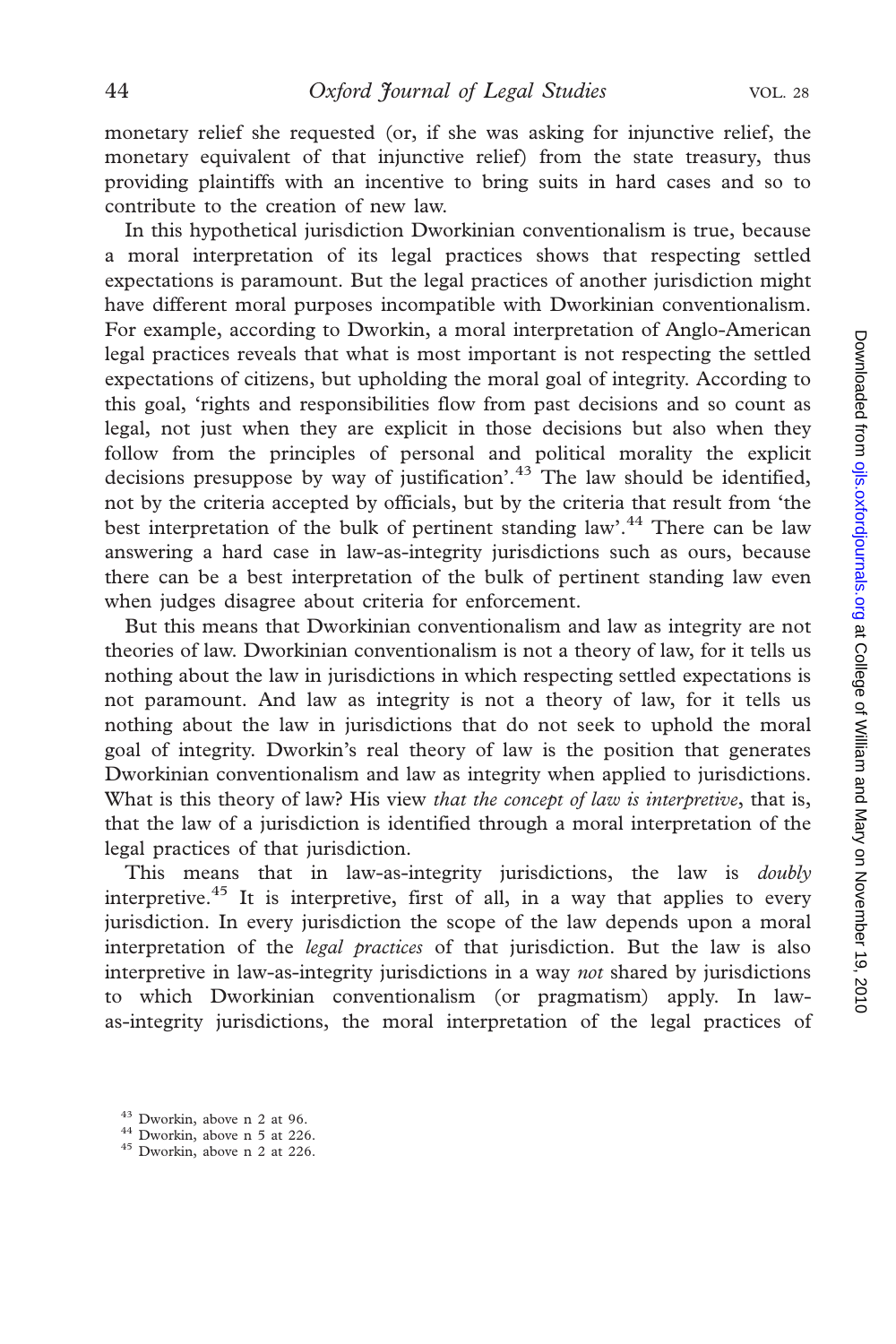that jurisdiction recommends further interpretation. The law should be identified through 'the best interpretation of the bulk of pertinent standing law'.<sup>46</sup>

The fact that a non-conventionalist theory of law stands in the background of Dworkinian conventionalism helps explain why no positivist has ever been remotely attracted to it.<sup>47</sup> Under the conventionalist theory of law that positivists advocate, the law must be identified by the enforcement criteria that are currently accepted by officials in the relevant jurisdiction. This is *essential* to the law. And the theory of law standing behind Dworkinian conventionalism rejects this. $48$  Under Dworkin's theory of law, the law may or may not be limited to what is accepted by officials as enforceable, depending upon how the moral interpretation of legal practices turns out.

In short, Dworkin is wrong to assume that the interpretive theory of law that I claimed he misderived from metasemantic premises is law as integrity, that is, a theory that looks to the 'the best interpretation of the bulk of pertinent standing law'.<sup>49</sup> The theory of law that I attributed to Dworkin was the view that the concept of law is interpretive, that is, that the law is what is identified by a moral interpretation of *legal practices*.<sup>50</sup> I admit that it is easy to confuse the interpretation of legal practices with the interpretation of the bulk of pertinent standing law, but since Dworkin himself first drew this distinction, he of all people should be sensitive to it.

<sup>46</sup> Dworkin, above n 5 at 226 (emphasis mine). At times Dworkin suggests that the laws of other jurisdictions can be understood only in the light of the moral interpretation of the legal practices of one's own jurisdiction. Having determined that law as integrity is the proper approach to our jurisdiction, the laws of all other jurisdictions would be seen in the light of law as integrity as well. See Dworkin, above n 2 at 102 (useful theories of law are 'interpretive of a particular stage of a historically developing practice' and 'are by their nature addressed to a particular legal culture, generally the culture to which their authors belong'). But see Dworkin, above n 5 at 163 (he seeks to answer the question of what makes a claim of law true 'not just for a particular legal system, like English law, but for law in general, whether in Alabama or Afghanistan'.); ibid at 185 (his account 'aims at very great generality'); ibid at 230–231 (same). One problem with the suggestion that the laws of other jurisdictions are seen in the light of the moral purposes of the practices of one's own jurisdiction is it makes Dworkin vulnerable to the charge of parochialism. If we must see all legal systems in the light of law as integrity, wouldn't people in my hypothetical jurisdiction see us in the light of Dworkinian conventionalism?

But setting this problem aside, it would still be the case that law as integrity is the application of Dworkin's interpretive theory of law and thus not a theory of law in its own right, for the fact would remain that the criteria that identify the laws of our jurisdiction (and, through it, all other jurisdictions) are whatever result from the moral interpretation of our legal practices.<br> $^{47}$  See Hart, above n 12 at 241–242, 248–250.<br> $^{48}$  Indeed Dworkin himself admits that the argument for Dworkinian conventionalism is 'self-defeating' for the

positivist. Dworkin, above n 5 at 180.<br><sup>49</sup> Ibid at 226.<br><sup>50</sup> At Green, above n 1 at 1916, for example, I characterized Dworkin's interpretive theory of law in the

following way:

According to Dworkin's interpretive jurisprudence, the law consists of the set of norms that would be accepted after a process in which 'the interpreter settles on some general justification for the main elements of [legal] practice' and then reforms it by 'adjust[ing] his sense of what the practice ''really'' requires so as better to serve the justification'.

The quoted passage is from Law's Empire, Dworkin, above n 2 at 66, where Dworkin describes interpretive concepts. I repeatedly spoke of Dworkin's theory of law as involving moral interpretation of legal practices, and never as involving moral interpretation of the bulk of pertinent standing law. Green, above n 1 at 1916, 1919, 1920 n 62, 1921, 1925, 1928 n 76.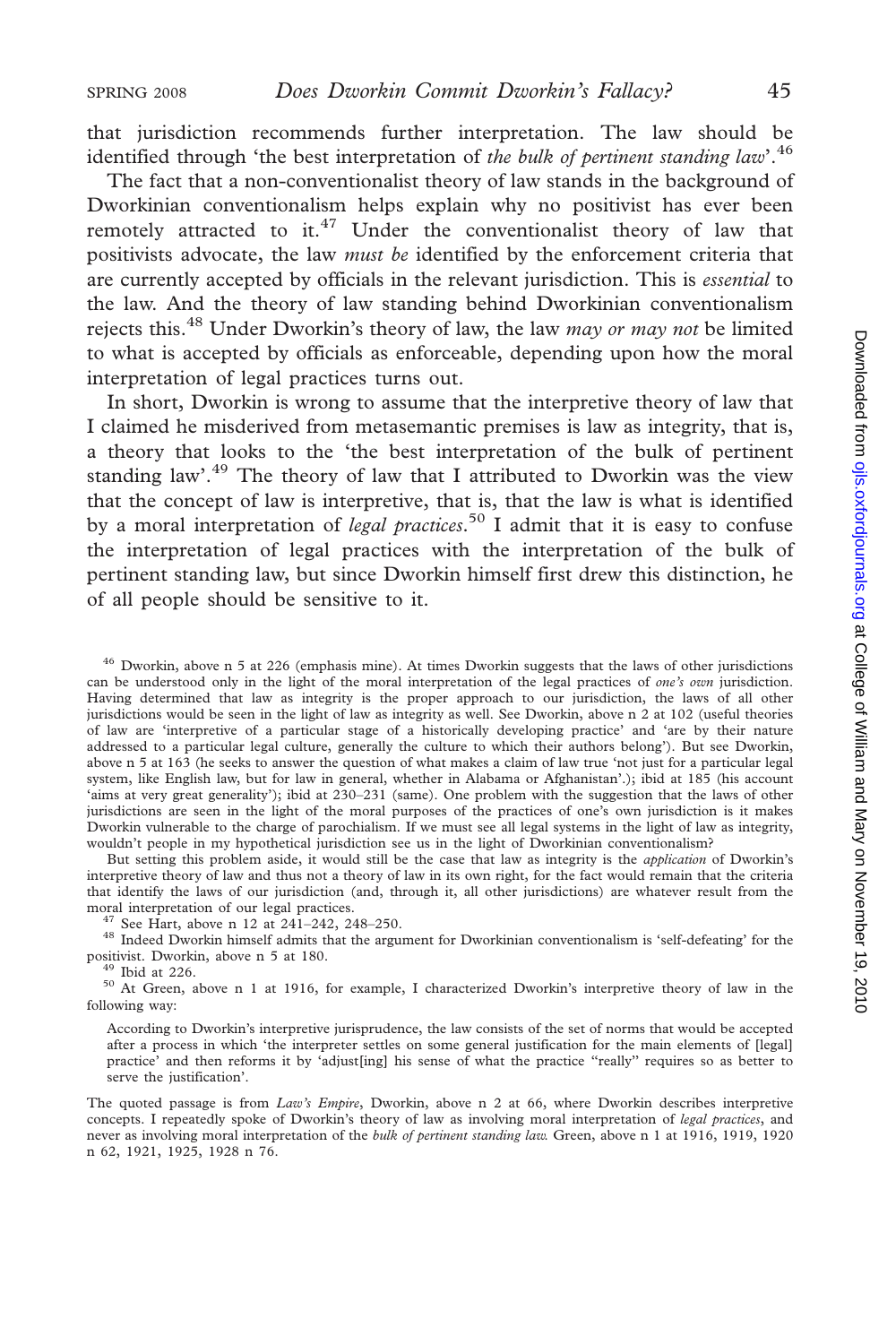## 4. Conventionalist, Realist and Interpretive Metasemantics

But if the view that the concept of law is interpretive is Dworkin's theory of law, what is Dworkin's interpretive metasemantics, from which he misderived this theory of law? I argued in my article that this metasemantic theory is latent in Dworkin's writings. It is because Dworkin's metasemantic theory is latent that I presented my account of his metasemantic views in my article with some hesitancy.<sup>51</sup>

That Dworkin's metasemantic views are veiled in Law's Empire is itself a consequence of Dworkin's fallacy. Because he presents his theory of law as if it were a metasemantic theory, his descriptions of his own opinions on metasemantic issues are unreliable. And because he makes the same mistake in *Justice in Robes,* nothing Dworkin says in this recent book makes the project of uncovering his true metasemantic views any easier. Indeed, some of his comments in *Justice in Robes* manage to muddy the waters even more.

When addressing the question of Dworkin's metasemantic views, one must keep in mind that a metasemantic theory needs to answer the following problem: We know that many people disagree about the content of the concept of law. If conventionalist metasemantics applied to the concept (that is, if the concept were, as Dworkin puts it, 'criterial'), we would have to conclude that people like Hart and Dworkin are simply talking past one another. But we don't want to come to such a conclusion. So we must provide an alternative explanation of why there is a right answer to their debate, an answer that does not simply read off the content of the concept of law from current beliefs and attitudes.

In my article I spelled out three answers to the question of what determines a concept's content, the last of which, I suggested, was Dworkin's interpretive metasemantics. The first, which I called traditionalism, was conventionalist metasemantics (or, as Dworkin puts it, the view that a concept is criterial). The second, *realism*, was an alternative to conventionalist metasemantics that offers the possibility of genuine disagreement over the content of a concept. Realism is most plausibly applied to natural-kind concepts (like the concepts of tiger or water). Language-users' convergent beliefs and attitudes identify paradigm samples falling under the natural-kind concept, but the actual nature of the paradigm samples—something about which language-users may have diverging or even no beliefs—determines the concept's content.<sup>52</sup>

If realist metasemantics applies to the concept of water, we can say that we share the same concept with people in the sixteenth century, even though the criteria they associated with the concept (being an odourless, colourless, potable liquid) are different from our criteria (having the structure  $H_2O$ ).

<sup>51</sup> Ibid at 1909–1915; 1918 (arguing that 'it took a good deal of interpretation on my part to draw an interpretive theory of meaning out of Dworkin's work'). <sup>52</sup> Ibid at 1904.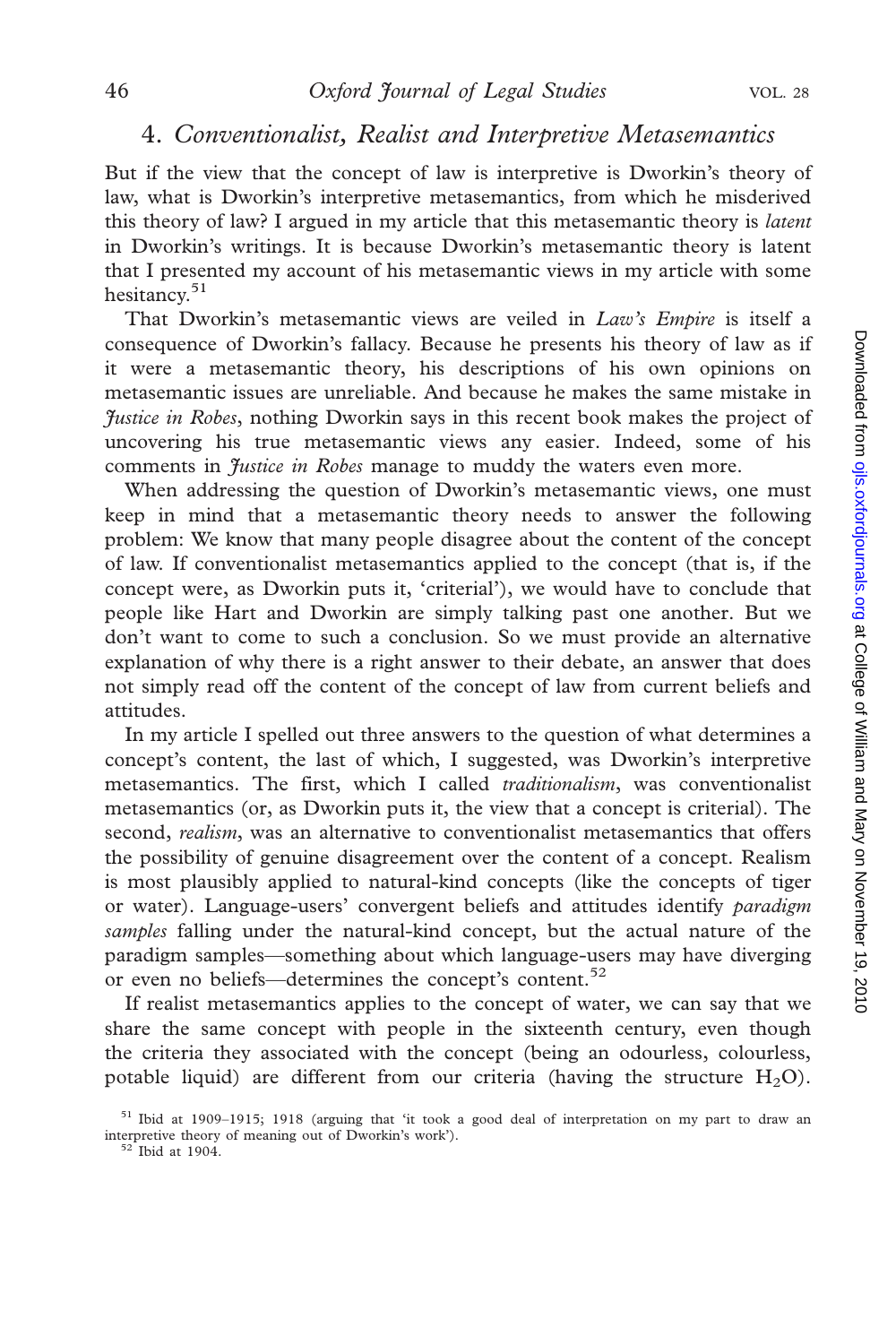The concept of water had the same content (namely  $H_2O$ ) for them, as it does for us, because our common paradigm samples of water actually have the structure  $H<sub>2</sub>O$ . Realists feel that their metasemantics is superior to conventionalism, because conventionalism leaves no place for conceptual disagreement in science: Einsteinians and Newtonians cannot meaningfully disagree about the nature of mass for, if they do disagree, they are simply employing different concepts of mass and so talking past one another.

Given that realist metasemantics can account for meaningful disagreement about the content of a concept, I asked whether Dworkin might be a realist with respect to the concept of law. But I quickly rejected this option:

One might expect [Dworkin] to conclude, in realist fashion, that...reference is fixed by the underlying essential structure of the stuff that people were pointing to when they first used the word. But Dworkin avoids such an approach, apparently because he worries about the intelligibility of talk about metaphysically real entities with underlying structures that could fix this reference.<sup>53</sup>

At the time, I didn't have that much to go on in coming to this conclusion, but corroborating evidence has now appeared in *Justice in Robes*, where Dworkin refuses to apply realism to interpretive concepts for the very reason I identified in my article:

Do these concepts describe, if not natural kinds, at least political kinds that like natural kinds can be thought to have a basic ingrained physical structure or essence? Or at least some structure that is open to discovery by some wholly scientific, descriptive, non-normative process? Can philosophers hope to discover what equality or legality really is by something like a DNA or chemical analysis? No. That is nonsense.<sup>54</sup>

What interpretive concepts are about has no natural structure that could be scientifically investigated: '[P]hilosophical analysis of political concepts cannot be shown to be descriptive on the model of scientific investigation into natural kinds. Liberty has no DNA'.<sup>55</sup> And 'neither does law'.<sup>56</sup>

It is worth noting that in *Justice in Robes* Dworkin offers a second reason to refuse to apply realist metasemantics to the concept of law. Realism, he argues, is still conventionalist in the sense that it depends upon agreement about paradigm samples. And certain concepts can lack even that level of agreement:

People can share [an interpretive] concept even when they disagree dramatically about its instances. So a useful theory of an interpretive concept ... cannot ...simply excavate the deep structure of what people mainly agree are instances.<sup>57</sup>

<sup>53</sup> Ibid at 1909–1910.<br>54 Dworkin, above n 5 at 152.<br>55 Ibid at 153.<br>56 Ibid at 154. 57 Ibid at 11–12. Unfortunately, Dworkin cannot seem to make up his mind on this issue, for elsewhere in Justice in Robes he suggests that '[t]he purpose of my ''semantic sting'' argument was to make [the following] point: sharing a concept does not necessarily mean sharing criteria for its application, but might instead mean sharing paradigms as the basis for interpretive claims'. Dworkin, above n 5 at 218.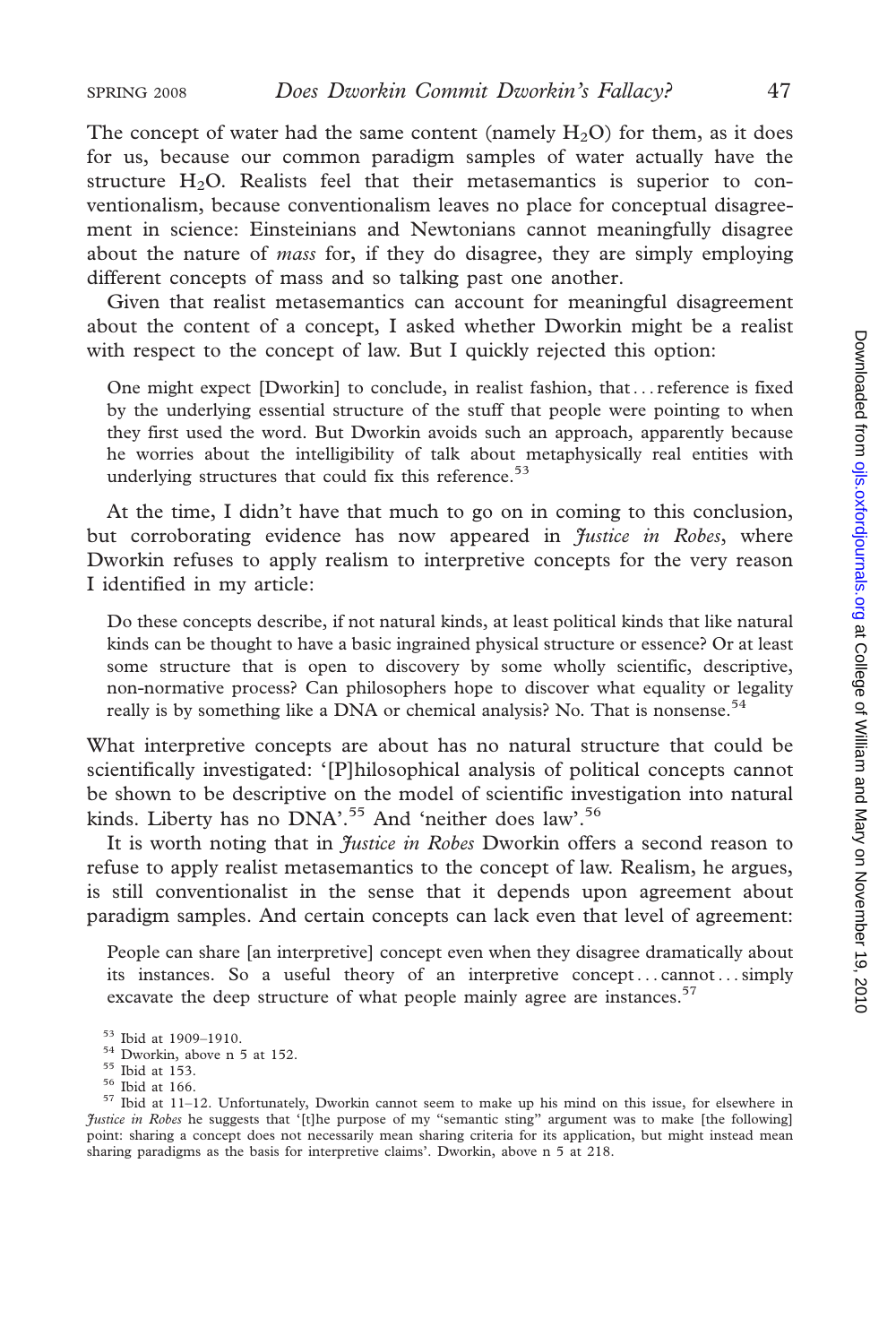I then moved on to describe a third metasemantic theory, called 'interpretive', which I attributed to Dworkin in the rest of the article.<sup>58</sup> Under this theory, the linguistic practice of using a concept has the capacity to reform itself over time. As it reforms itself, it reveals content that was always there binding participants. But, unlike in realism, this reformation does not occur by reference to something, like the structure of a paradigm sample, that is external to the practice. It occurs *immanently*, that is, by drawing upon the reserves of the linguistic practice itself. As I put it in my article:

A word will have constancy and determinacy of meaning, despite changes and disagreement concerning the criteria for its use, because the practice of using the word evolves through critical reflection, which reforms it in light of its prereflective commitments. The meaning of the word remains the same despite changes in the practice of its use because critical reflection manifests limitations that were, in a sense, always binding the participants.<sup>59</sup>

Even though Dworkin and Hart disagree about the content of the concept of law, there is—and always was—an answer to the question of the content of that concept. This answer is not determined by the currently shared beliefs of language-users (for there are no such shared beliefs) nor by reference to the DNA of law (for law has no DNA), but by reference to the critical unfolding of the practice of using the concept of law itself.

I admit that this metasemantic theory is vague. It also may be completely indefensible. But at the very least it is a metasemantic theory, for it—unlike Dworkin's view that the concept of law is interpretive—does provide an answer to the question of why the concept of law has the content that it does. It is

[Green] discusses at some length a philosophical dispute between what he calls a 'traditionalist' and a 'realist' view of the concepts of gold, water and tiger. The former view treats these concepts as criterial, and the latter insists that they are not criterial but function rather as natural kind concepts. Green apparently assumes that this is a dispute about how all concepts should be understood. So he says that I make 'arguments about meaning similar to those of the realists in order to attack the jurisprudential position that law is exhausted by agreement or convention'. That is not correct, and the misunderstanding is important. I did reject a criterial account of the doctrinal concept of law. But I did not adopt a natural kind semantics for that concept; in Chapter 6 of this book I explicitly rejected a natural kind interpretation of any of the concepts of law. Instead I said that the doctrinal concept, like other important political concepts, is interpretive.

Ibid at 227. Dworkin comes to this conclusion about my argument on the basis of my single observation that Dworkin 'employs arguments about meaning similar to those of the realists'. Green, above n 1 at 1908. But Dworkin does employ arguments *similar* to the realists, since he insists that questions about the content of the concept of law can have right answers even when there is disagreement about what that content is. Indeed, in Justice in Robes, Dworkin himself speaks of 'instructive similarities' between natural-kind concepts and interpretive concepts like the concept of law, because the content of these concepts is not beholden to people's current attitudes. Dworkin, above n 5 at 154. See also Dennis M. Patterson, 'Dworkin on the Semantics of Legal and Political Concepts' (2006) 26 OJLS 545–557. To say that Dworkin's metasemantics is similar to realism in this respect is not to say that he was a realist. Indeed, after introducing the possibility that Dworkin's metasemantic theory is realist, I immediately and clearly reject the idea, Green, above n 1 at 1909–1910, and attribute an interpretive theory of meaning to him repeatedly in the rest of the article. Ibid at 1914, 1915, 1920, 1921, 1924. <sup>59</sup> Ibid at 1913–1914.

<sup>&</sup>lt;sup>58</sup> At one point in *Justice in Robes* Dworkin concludes, bizarrely, that the metasemantic theory I attribute to him is realist: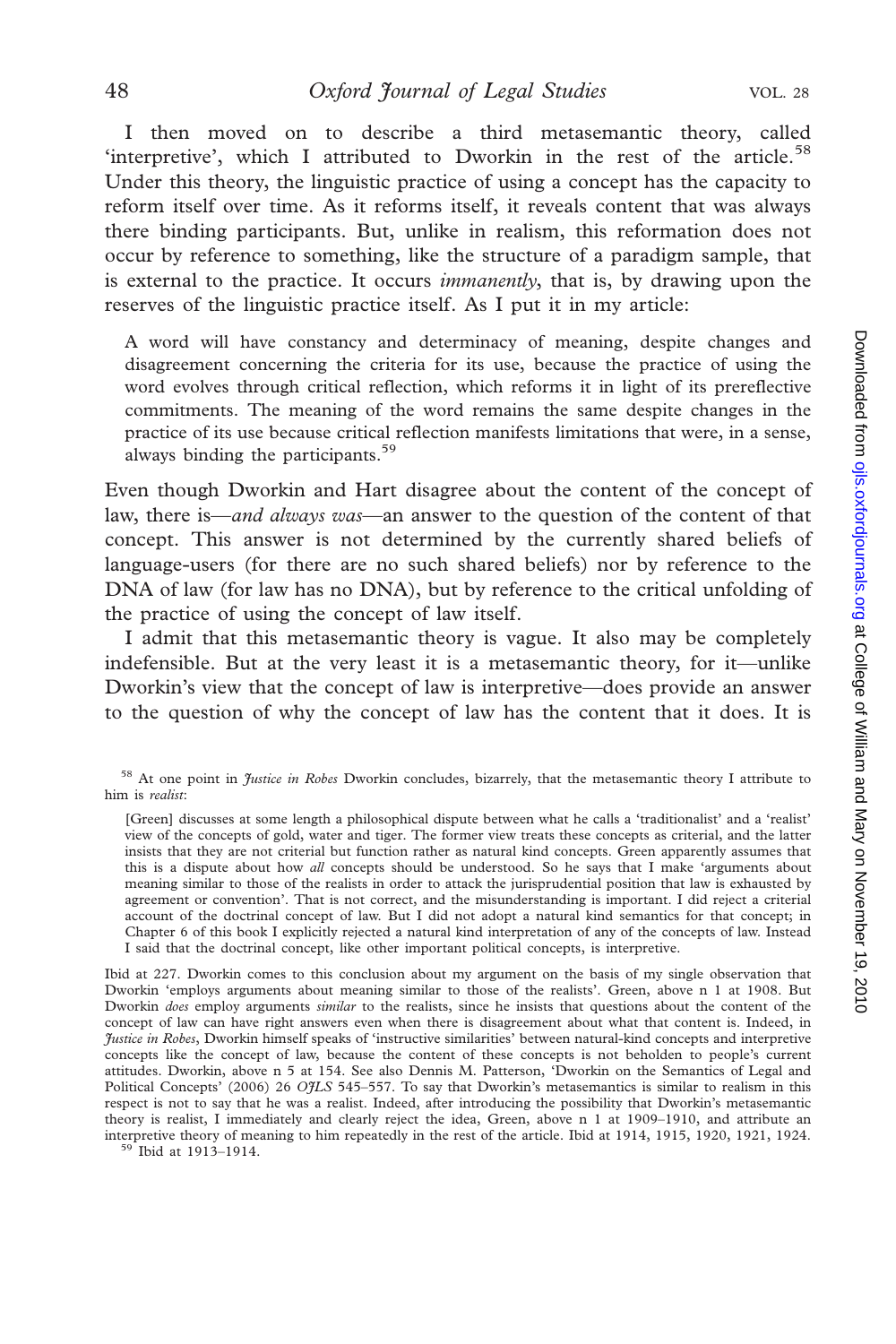also an alternative to metasemantic conventionalism, for it does not associate the content of the concept with language-users' current criteria for the concept's use.

## 5. Is Interpretive Metasemantics Nominalist?

But in his response to my article, Dworkin rejects this interpretive metasemantics, arguing that it is a form of 'extreme nominalism' similar to metasemantic conventionalism. $60$  One reason is an analogy I drew in my article between interpretive metasemantics and a method for justifying rules of logic advocated by the philosopher Nelson Goodman in his seminal paper 'The New Riddle of Induction'. $61$  Here is what Dworkin says about my analogy:

Green ...suggests that perhaps my account of interpretive concepts is... 'similar' to Nelson Goodman's starkly nominalist theory of logic. Goodman held that our shared sense of the validity of certain rules of deductive inference is the upshot not of our perceiving Platonic forms of valid inference but of our together achieving an equilibrium between the inferences we are disposed to accept and the rules of inference we are disposed to embrace. Goodman's account supposes that the equilibrium we have achieved after a (mythic) process of critical adjustment is both wholly contingent – 'we' might have settled on a very different equilibrium and then had a very different logic – and wholly a social construction: rules of logic could not have the force they do for 'us' unless we all unquestionably now accepted that if A, and if A then B, then B. In that way Goodman's nominalism about deductive and inductive logic is like what Green calls traditionalism. The meaning of terms is settled by a uniform practice achieved after some period of semantic negotiation. Nothing could be more remote from my account of interpretive concepts than this extreme nominalism.<sup>62</sup>

But the words 'nominalism' or 'nominalist' never occur in my article and, far from suggesting that the content of a concept is *contingent* under interpretive metasemantics, I insisted that under this approach it is 'determinate and stable'.<sup>63</sup> There are *right answers* to questions of content, I said, because 'critical reflection manifests limitations that were, in a sense, always binding the participants'.<sup>64</sup>

My use of Goodman does not undermine this interpretation, for Goodman too never mentions the words 'nominalism' or 'nominalist' in his article, nor does he suggests that logic is a contingent social construction. Indeed, he insists that '[t]he validity of a deduction depends not upon conformity to any arbitrary

<sup>&</sup>lt;sup>60</sup> Dworkin, above n 5 at 289.<br><sup>61</sup> Nelson Goodman, 'The New Riddle of Induction' in *Fact, Fiction, and Forecast* (Indianapolis, Indiana, 3rd edn, 1979) 59.

<sup>&</sup>lt;sup>62</sup> Dworkin, above n 5 at 289.<br><sup>63</sup> Green, above n 1 at 1915; see also ibid at 1916.<br><sup>64</sup> Ibid at 1914.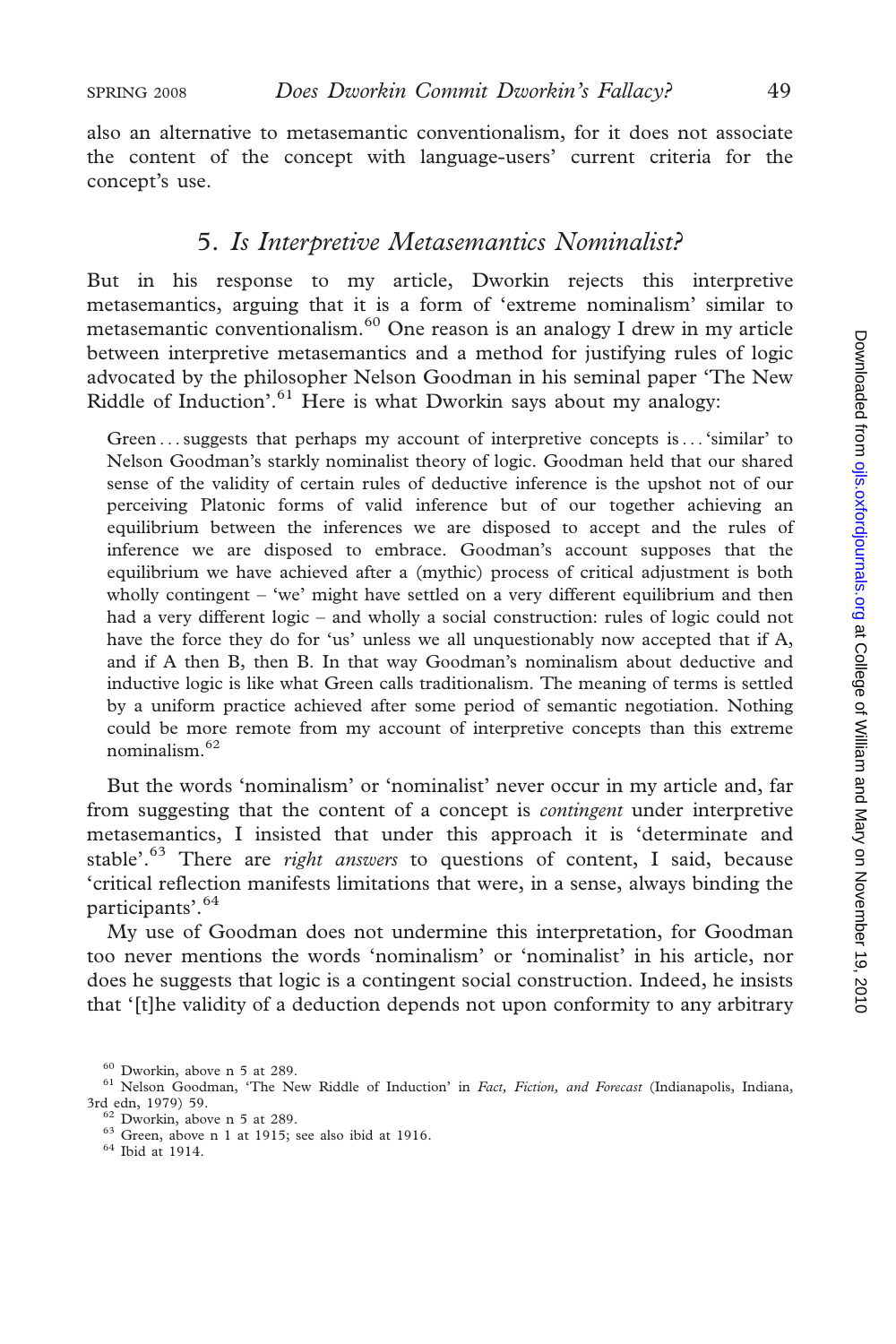rules we may contrive, but upon conformity to valid rules'.<sup>65</sup> To be valid the rules must be 'justified'.<sup>66</sup> What he describes in his article is the method by means of which such justification proceeds. So where do Dworkin's allegations of nominalism come from? Apparently from the fact that Goodman expresses a commitment to nominalism in some of his *other* writings.<sup>67</sup>

Dworkin's reading is particularly bizarre, because it makes John Rawls a nominalist. As I noted in my article,<sup>68</sup> Rawls cited Goodman's article as the model for the method of reflective equilibrium that he used in A Theory of *Justice*.<sup>69</sup> The problem faced by Rawls is similar to Dworkin's: How can we arrive at a theory of justice (that is, an account of the content of our concept of justice), given that there is such disagreement over what this content is? As I put it in my article, Rawls uses Goodman's method to 'navigate[ ] a course between the Scylla of a metaphysical realism about justice and the Charybdis of a traditional approach, under which any change in our criteria for using the word ''just'' becomes a trivial decision to give the word ''just'' a different meaning'.<sup>70</sup> If Dworkin is right that Goodman's method is nominalist, then Rawls sailed right into Charybdis.

But far from rejecting Rawls's method of reflective equilibrium as trivially redefining the word 'just', Dworkin speaks favourably of the method and indeed draws analogies between it and his own.<sup>71</sup> To be sure, he also draws distinctions, but only because the scope of his project is different from Rawls's, not because Rawls's method treats the concept of justice as criterial.

But setting Goodman aside, doesn't Dworkin still have a point? Since the process of immanently reforming the linguistic practice of using the concept of law is contingent (after all, certain participants in the reformation of the practice, like Dworkin, might never have been born), isn't interpretive metasemantics really conventionalist, because the content of the concept is whatever results from this contingent process? To be sure, it does not depend upon the criteria people *currently* associate with the concept. But does it really help to say that it depends upon the criteria people eventually will associate with it, after this process of reflection? To avoid conventionalism, mustn't the content of the concept depend upon something unrelated to our practice of using it?

<sup>65</sup> Goodman, above n 61 at 63.<br><sup>66</sup> Ibid. 67 Nelson Goodman, *The Structure of Appearance* (Cambridge, Massachusetts: Harvard University Press, 1951).<br><sup>68</sup> Green, above n 1 at 1912.<br><sup>69</sup> John Rawls, *A Theory of Justice* (Cambridge, Massachusetts: Harvard University Press, rev edn, 1999)

- 17–18.<br><sup>70</sup> Green, above n 1 at 1912.<br><sup>71</sup> Dworkin, above n 2 at 424 n 17; Dworkin, above n 5 at 161.
	-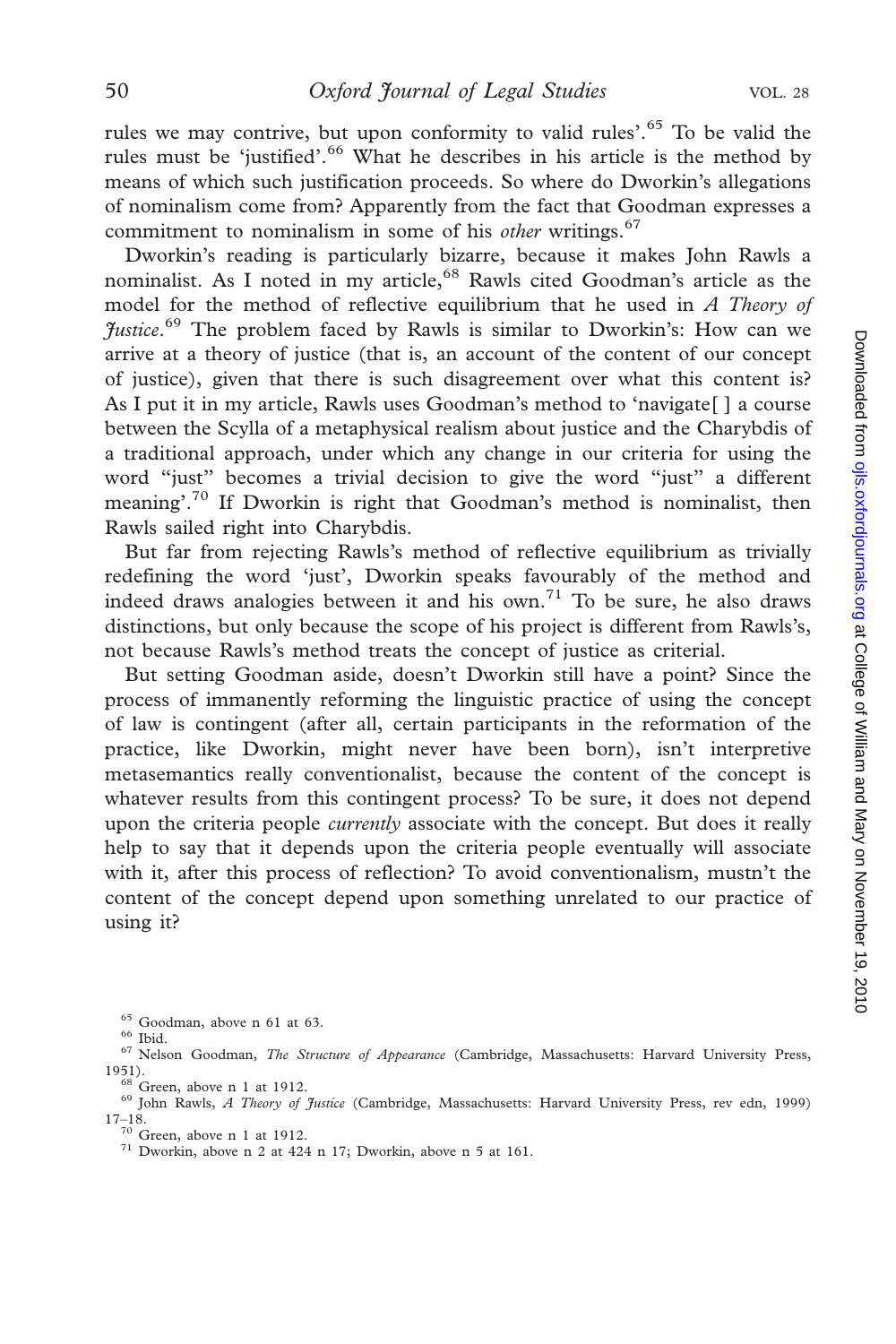That is an interesting argument, and I spent some time worrying about it in my article.<sup>72</sup> But it is one that Dworkin himself has rejected as 'Archimedean':

Philosophers look down, from outside and above, on morality, politics, law, science and art. They distinguish the first-order discourse of the practice they study – the discourse of non-philosophers reflecting and arguing about what is right or wrong, legal or illegal, true or false, beautiful or mundane – from their own second-order platform of 'meta' discourse, in which first-order concepts are defined and explored, and first-order claims are classified and assigned to philosophical categories. I have called this view of philosophy 'Archimedean', and this is Archimedeanism's golden age.<sup>73</sup>

Indeed, in spelling out interpretive metasemantics, I was trying to do justice to Dworkin's rejection of Archimedeanism.<sup>74</sup>

Dworkin's claim that interpretive metasemantics is nominalist worries me, for it suggests that, in his attempt to avoid metasemantic conventionalism, he has sailed into the Scylla of Archimedeanism and realism.<sup>75</sup> Something like law's DNA—not a process of immanent criticism—will answer the question of whether he or Hart got the content of the concept of law right.

What is worse, in another comment in *Justice in Robes*, Dworkin appears to sail into the Charybdis of metasemantic conventionalism. At one point Dworkin gives us a glimpse of what it would take for the concept of law to have the content that he assigns to it. He says that interpretive concepts 'require that people share a practice: they must converge in actually treating the concept as interpretive'.<sup>76</sup> It appears that Dworkin thinks *currently accepted* criteria for using the concept of law determine its content.<sup>77</sup>

This comment is tossed off quickly without any elaboration. But if Dworkin's view is that people share an interpretive concept of law only if they agree that the concept of law has such content, he suffers from the semantic sting: After all, Hart does not agree with him that the concept of law is interpretive, so Dworkin and Hart, it seems, are talking past one another.

<sup>74</sup> Green, above n 1 at 1910, 1913.<br><sup>75</sup> See Patterson, above n 58. <sup>76</sup> Dworkin, above n 5 at 11. <sup>77</sup> In *Law's Empire*, Dworkin also suggests that language-users' current attitudes are what determine the <sup>77</sup> In *Law'* content of their concepts. He argues, for example, that the concept of law is interpretive because '[j]udges normally recognize a duty to continue rather than discard the practice they have joined. So they develop, in response to their own convictions and instincts, working theories about the best interpretation of their responsibilities under that practice'. Dworkin, above n 2 at 87.

<sup>&</sup>lt;sup>72</sup> Green, above n 1 at 1914 n 50.<br><sup>73</sup> Dworkin, above n 5 at 141; see also Ronald Dworkin, 'Objectivity and Truth: You'd Better Believe It', 25 Philosophy & Public Affairs 87–139 at 88 (1996) (describing as 'archimedean' a theoretical approach that 'purport[s] to stand outside a whole body of belief, and to judge it as a whole from premises or attitudes that owe nothing to it').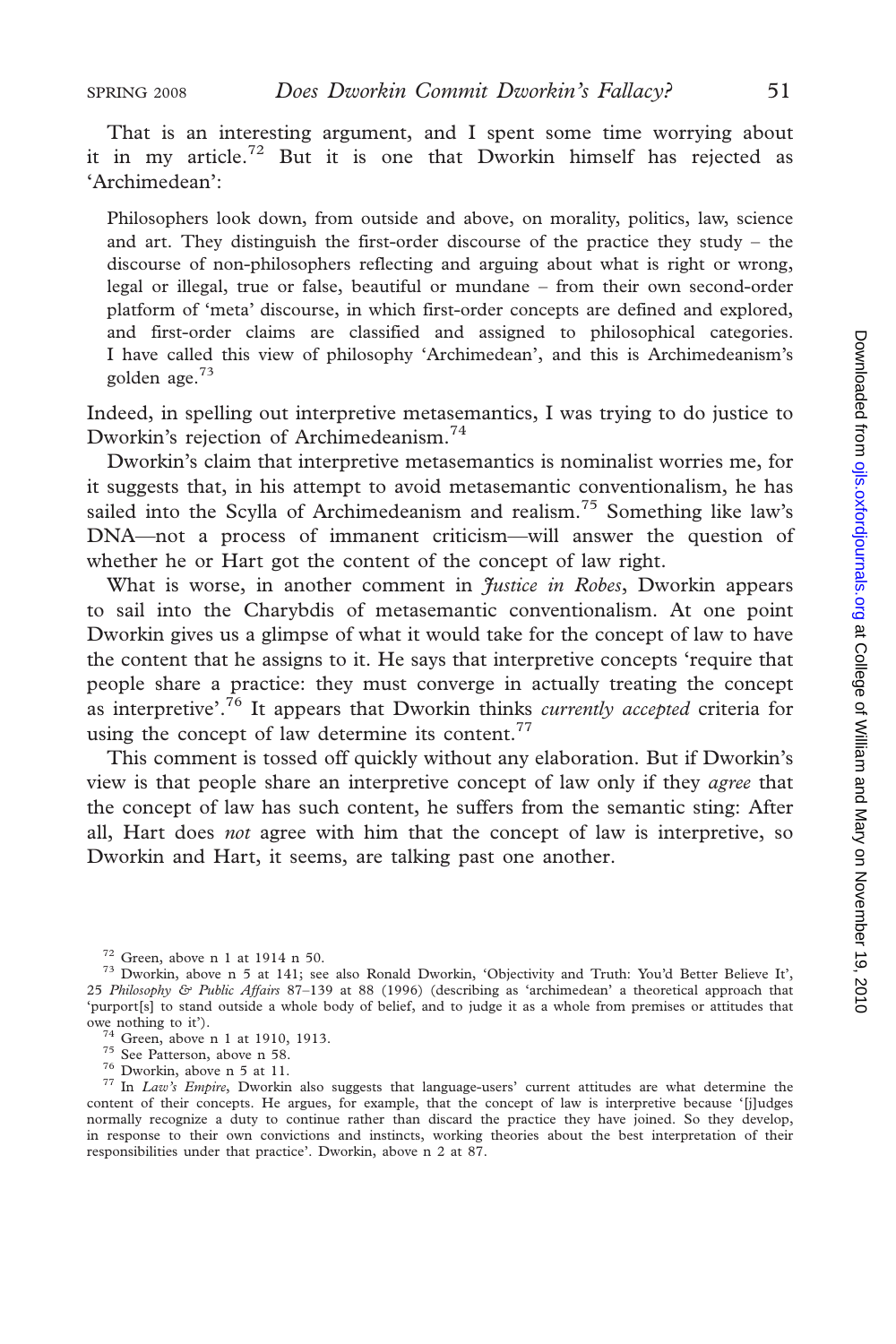# 6. Dworkin's Misderivation of His Interpretive Theory of Law from Interpretive Metasemantics

Despite Dworkin's manifest confusion on metasemantic issues—indeed, his inability to be clear on just what a metasemantic theory is—I nevertheless believe the evidence is in favour of his holding something like the interpretive metasemantics I presented in my article. I also believe that he misderives his interpretive theory of law from this metasemantics.

As we have seen, when Dworkin offers his account of interpretive concepts, he simply assigns content to concepts, without providing a genuinely metasemantic theory of why they have this content. Interpretive concepts are moral, which leaves open the question of why they have moral content rather than the non-moral content that others might attribute to them. Furthermore, they involve the moral interpretation of certain social practices, which leaves open the question of why they are about social practices rather than something else.

Nevertheless, Dworkin sometimes describes interpretive concepts in genuinely metasemantic terms as 'essentially contested'.<sup>78</sup> Consider the following passage from Justice in Robes:

Sharing an interpretive concept does not require any underlying agreement or convergence on either criteria or instances. Liberals and conservatives share the concept of justice but they do not agree either about the criteria for judgments about justice or about which institutions are just and which unjust. They share the concept because they participate in a social practice of judging acts and institutions just and unjust and because each has opinions, articulate or inarticulate, about what the most basic assumptions of that practice, its point and purpose, should be taken to be. They draw from those assumptions more concrete opinions about the right way to continue the practice on particular occasions: the right judgments to make and the right behavior in response to those judgments.<sup>79</sup>

This is a metasemantic position, for it concerns how concepts get their content; it does not simply assign content to concepts. To be sure, in the passage Dworkin speaks of a *practice* being *interpreted*. But this practice is the 'social practice of judging acts and institutions just and unjust'. In other words, he is talking about the linguistic practice of using the concept of justice and offering a metasemantic theory of how the content of the concept can be revealed to the linguistic practice's participants. Indeed what Dworkin seems to be articulating here is the interpretive metasemantics that I attributed to him in my article.

 $78$  Dworkin, above n 5 at 221.<br> $79$  Ibid at 224. See also ibid at 221.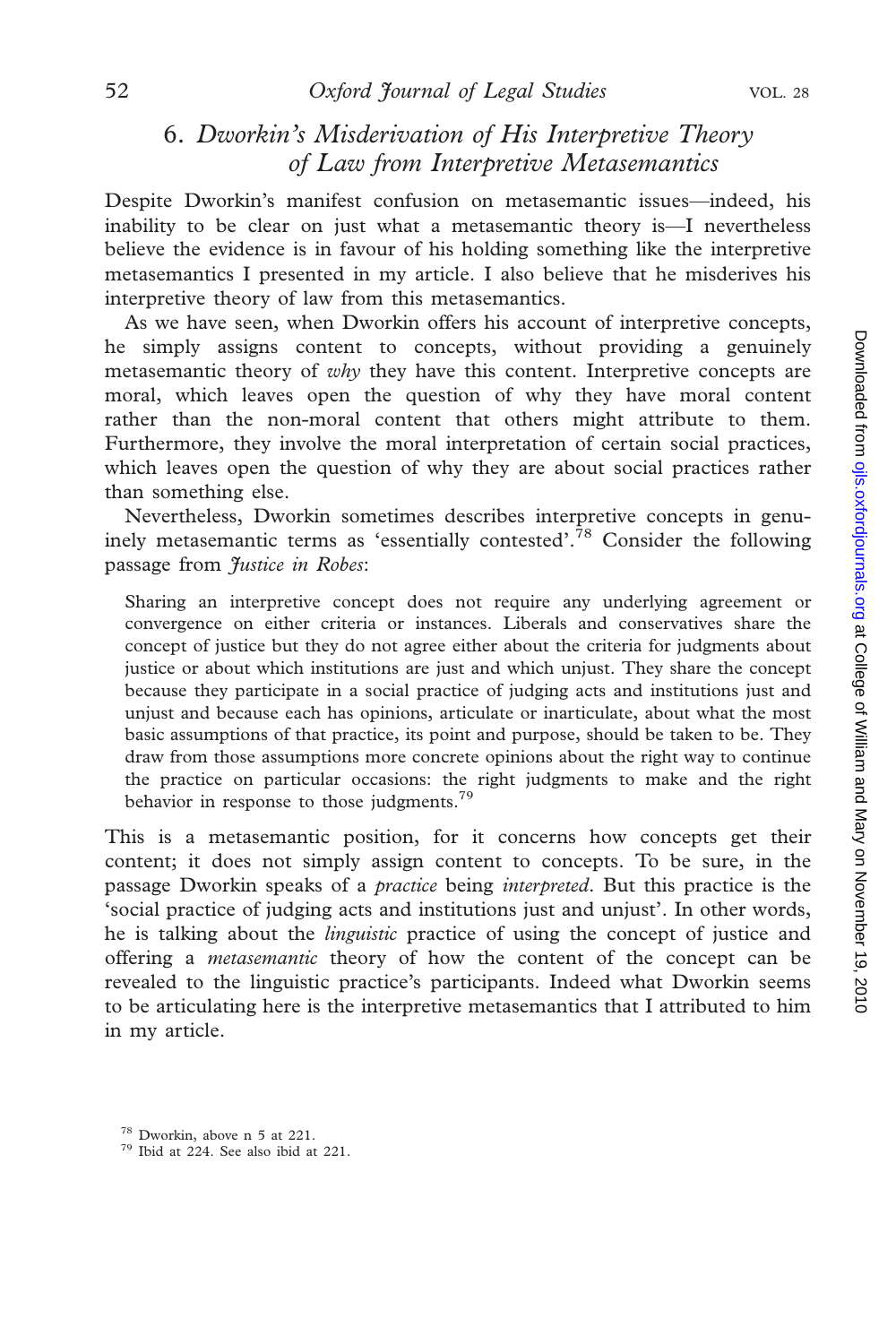And since this is a genuinely metasemantic theory, it is compatible with concepts having any type of content. After all, there is such a linguistic practice for every concept. Consider, for example, the concept of a convention. There exists the 'social practice of judging acts or institutions' to be conventional or not conventional. And everyone 'has opinions, articulate or inarticulate, about what the most basic assumptions of that practice, its point and purpose, should be taken to be'. In other words, we all have views about what should or should not be called a 'convention'. Furthermore, people 'draw from those assumptions more concrete opinions about the right way to continue the practice on particular occasions'. We draw upon these assumptions when determining, in a case of disagreement, what should be called a 'convention'. The concept of a convention can, in short, be an interpretive concept in this metasemantic sense.

But it would be absurd to draw from this an interpretive theory of conventions—that is, a theory in which conventions themselves are not determined by agreement among a practice's participants. The concept of convention is about agreement among these participants—even though the fact that it is about such agreement is not due to agreement among those who use the concept of a convention. For the same reason, the concept of law as identified in Hart's conventionalist theory of law is compatible with interpretive metasemantics.

Because interpretive metasemantics is compatible with the concept of law having the content identified by a conventionalist theory of law, it does not on its own support interpretive theories of law. It is in conjoining interpretive metasemantics with his interpretive theory of law—as if the latter had anything to do with the former—that Dworkin commits Dworkin's fallacy. And he commits his fallacy for the same reason he did when interpreting Hart, because he conflates linguistic and legal practices. It is one thing to say that the content of the concept of law is revealed through reflection on the *linguistic* practice of using that concept. It is quite a different thing to say—as Dworkin does—that the law of a jurisdiction is revealed through the moral interpretation of the jurisdiction's *legal* practices. After all, it may turn out that reflection on our linguistic practice of using the concept of law shows that the law of a jurisdiction is identified though *Hart's* conventionalist theory of law—in which the moral interpretation of the legal practices of jurisdictions is irrelevant. Dworkin treats the plausibility of his interpretive metasemantics as a reason to accept his interpretive theory of law. In so doing, he commits Dworkin's fallacy.

The point at which this fallacy appears in his writings is when he moves from his rejection of conventionalist metasemantics to his advocacy of an interpretive theory of law. One place this occurs is on page 87 of Law's Empire. Having criticized conventionalist metasemantics for falling prey to the semantic sting, Dworkin says the following: 'We have now drawn the semantic sting and no longer need the caricature of legal practice offered in semantic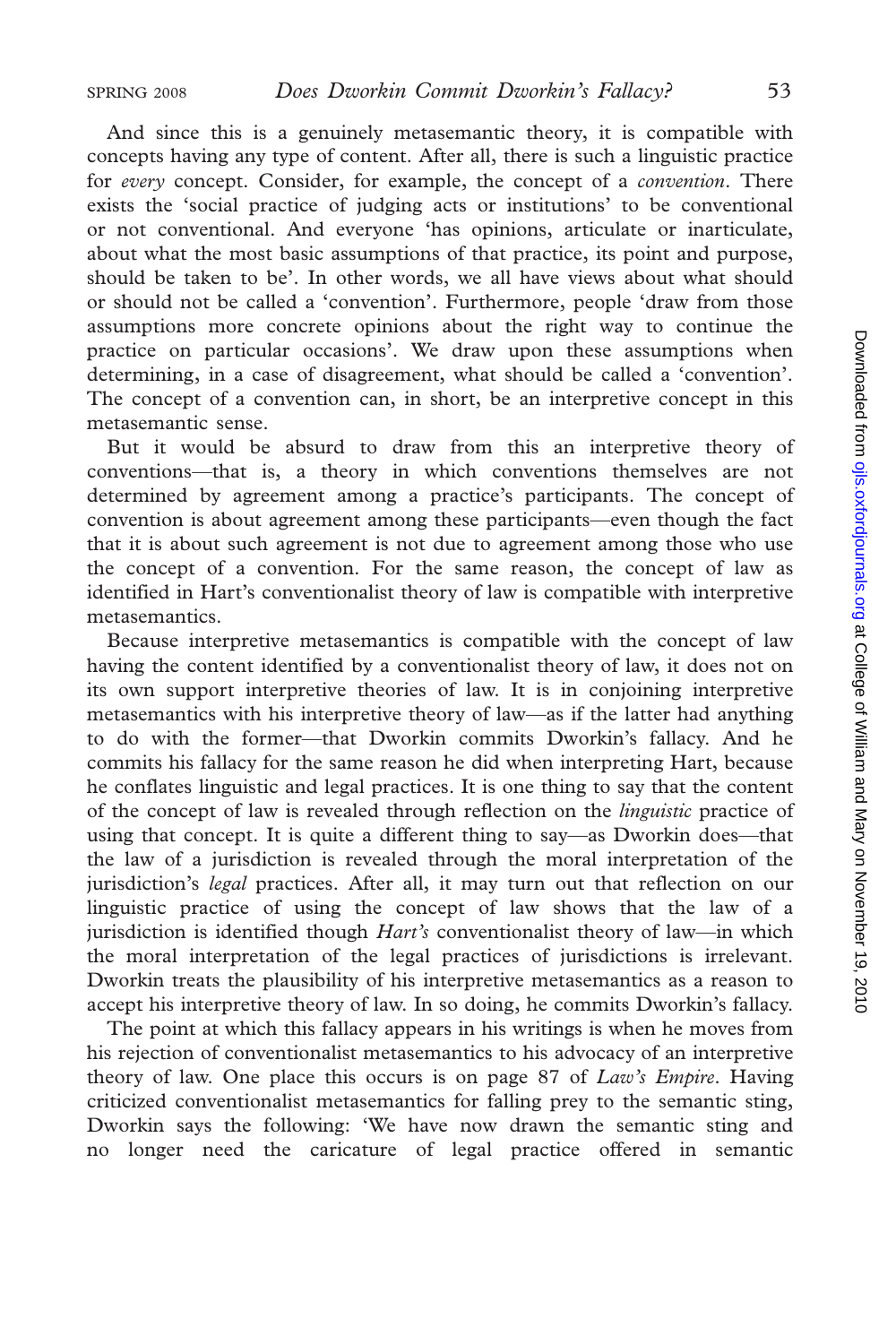[conventionalism]. We can see more clearly now and this is what we see. Law is an interpretive concept...<sup>80</sup> He then proceeds to spell out his *interpretive theory* of law, in which the law is what is identified through the moral interpretation of legal practices.

By offering the reader the false choice of a conventionalist metasemantics or an interpretive theory of law, Dworkin implies that an interpretive theory of law follows from the decision to adopt a non-conventionalist—that is, interpretive metasemantics. And, as we have seen, that is a mistake.

Dworkin makes the same mistake on page 12 of *Justice in Robes*. Prior to that point, Dworkin has spelt out metasemantic conventionalism and a realist metasemantics for natural kind terms, which, as we have seen, he also believes to be fundamentally conventionalist. Once again, he criticizes the applicability of these metasemantic theories to the concept of law on the ground that people disagree too much concerning its content. If either of these metasemantic theories applied, these people would be talking past one another.

Dworkin then offers an allegedly competing metasemantic theory, in which the concept of law is understood, not as criterial, but as interpretive:

In my view the doctrinal concept of law functions as an interpretive concept, at least in complex political communities. We share that concept as actors in complex political practices that require us to interpret these practices in order to decide how best to continue them, and we use the doctrinal concept of law to state our conclusions. We elaborate the concept by assigning value and purpose to the practice, and we form views about the truth conditions of the particular claims that people make within the practice in the light of the purposes and values that we assign.<sup>81</sup>

At first glance, this could indeed be a competing metasemantic theory, for Dworkin might be understood as talking about how language-users elaborate the content of the concept of law by interpreting the *linguistic* practice of applying the concept. The process of elaboration would determine the concept's content (and thus decide whether Hart's or Dworkin's theory of law is right). This is very similar to the interpretive metasemantics that I attributed to Dworkin in my article.

But this can't be what Dworkin means, for such a metasemantic theory would not take a stand concerning Hart's or Dworkin's account of the content of the concept of law. It would merely describe what makes Hart or Dworkin right, whoever is right. But the theory Dworkin offers is clearly a rejection of Hart's theory of law. The practices to which Dworkin refers are not the linguistic practices of using the concept of law, but the legal practices (or, as Dworkin puts it, the 'complex political practices') of a jurisdiction. And the interpretation he speaks of is a moral interpretation of these practices. Rather than presenting a metasemantic theory, Dworkin has simply offered his views

 $\frac{80}{81}$  Dworkin, above n 2 at 87.<br><sup>81</sup> Dworkin, above n 5 at 12.